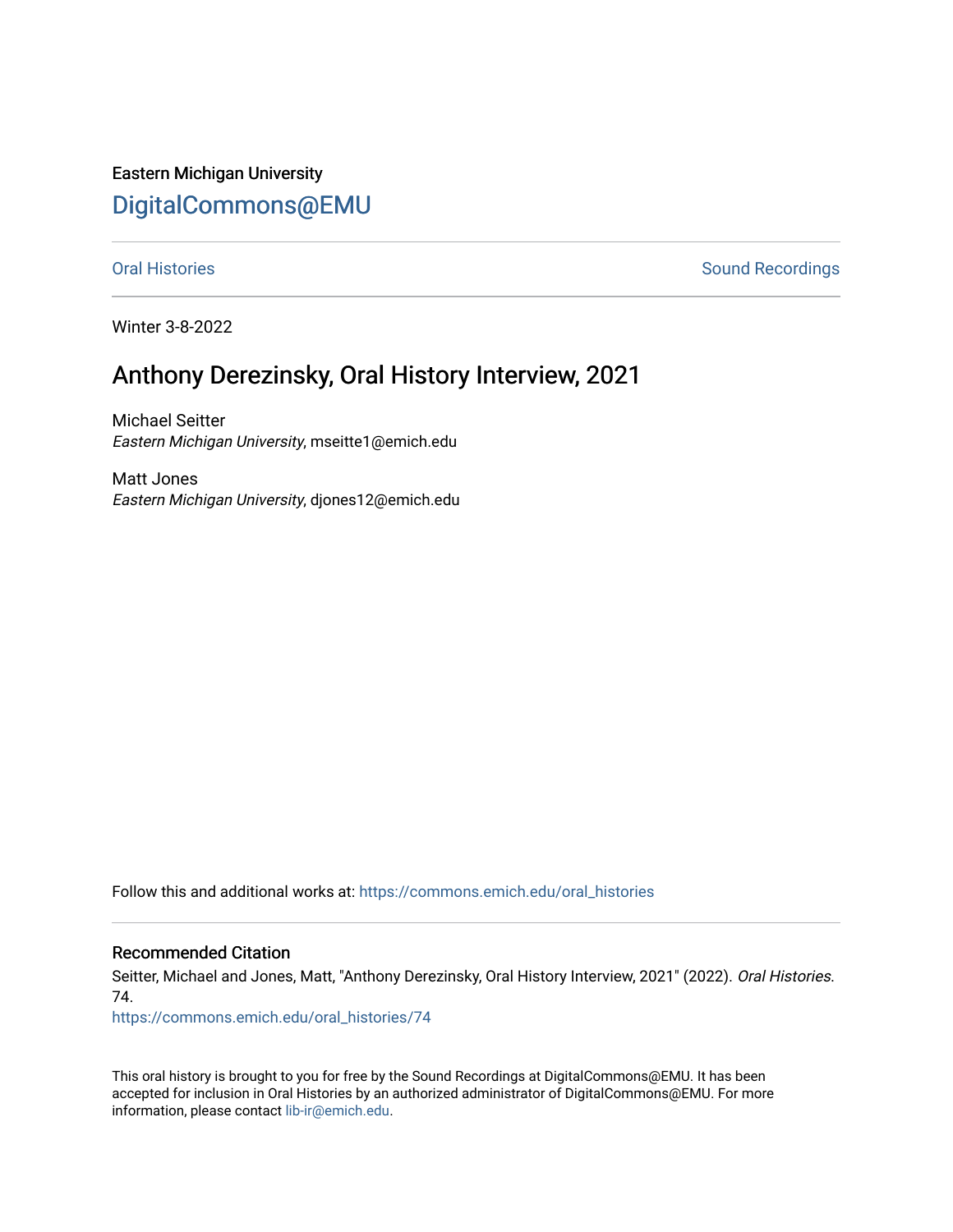Eastern Michigan University Archives, EMU Logo Change Oral History Project

Oral History Interview with Anthony Derezinski (AD)

Interview conducted by History graduate student Michael Seitter (MS) and EMU lecturer Matt Jones (MJ) on March 25, 2021 via Zoom. Katy Derezinski (KD) also appears periodically to provide technical assistance.

Transcribed by Michael Seitter

- MS: Let's get this show on the road! This is Michael Seitter with the Eastern Michigan University Logo Change Oral History Project. Today is March 25, 2021, and today I am interviewing former EMU Regent Anthony Derezinski. Mr. Derezinski served in Vietnam with the U.S navy from 1968 to 1971, as well as a practicing attorney and Michigan State Senator prior to his appointment to the Board of Regents of EMU in 1981. While with the Board of Regents Mr. Derezinsky served EMU with an emphasis on creating an inclusive environment appealing to students of a wide range of cultural backgrounds and gender identities. Mr. Derezinski played a vital role in the transition from the Huron logo to the current Eagle logo and retired from his position on the Board of Regents in 1996. How are you doing today Mr. Derezinski?
- AD: I'm doing, as they used to say in the Navy, "4 by 4"
- MS: Could you explain that? What do you mean by that?
- AD: It's an old broadcast thing; when your radio was working, it was kind of a shorthand for saying "it's alright."
- MS: Oh, that is actually really cool. So, first question: what role did your upbringing play in your eventual education?
- AD: Actually, my upbringing was in a medical family. My father was a physician who, unfortunately for both of us, died when I was seven and left my mother with seven-and-a-half children. But he was a physician who treated polio patients in 1949, when there was a big epidemic and he caught it and died of it. So I was raised in a single family with a wonderful mother and with seven brothers and sisters but very heavy on education. My mother had been a teacher and also a nurse, so as it turned out, three of my five sisters became nurses. I flirted briefly with going to medical school but I worked in a hospital for two summers and that made me go towards law. But I had a very good family friend who was a lawyer in Muskegon where I was growing up and he later became a judge and I used to sit in his courtroom and watch legal proceedings and that sparked me to go to law school.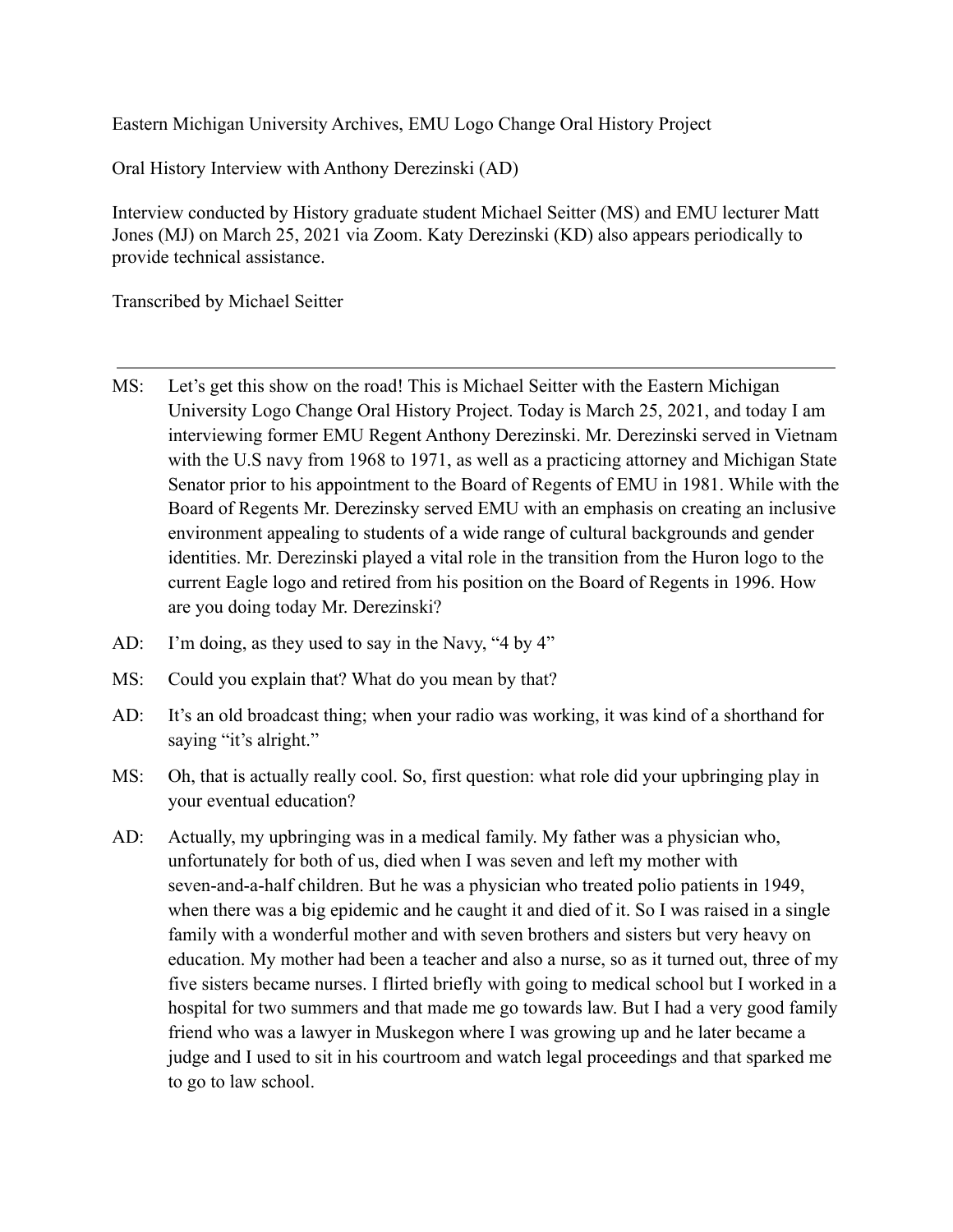- MS: Was there any chiding or teasing you for not going into the medical profession when so many of your siblings chose that field?
- AD: Well, not really. I think my mother was just a wonderful woman who said "to thine own self be true" ya know? I really found that my liking was toward that side of my brain I guess and not to the medical. But I'd worked in a hospital for two summers and got to see what doctors did and it just wasn't my bag. But I really enjoyed going to the courtroom and watching the proceedings there. I just really liked it. I was on the debate team in high school and things like that impelled me eventually toward law school, but I did my undergrad at Marquette University in Milwaukee and more and more I was a political science and history major and both of those lent themselves very much towards a career in law
- MS: Hmm, that actually makes quite a bit of sense because both go hand in hand.
- AD: Yeah, they did.
- MS: Was there an expectation from a young age for you to go to college?
- AD: I'm sorry, what?
- MS: Was there an expectation from a young age to go to college?
- AD: Absolutely, it was sort of an imperative in the family, in fact seven out of eight of us went to college and finished and half of us got additional degrees beyond undergraduate degrees too. My mother was very big on education as was my family. Also, I loved learning; I enjoyed school incredibly, even law school, which was tough, but I did enjoy the intellectual aspects of it.
- MS: I have a follow up question. You said seven of your eight siblings went to college, what about the eighth?
- AD: Pardon?
- MS: What about the eighth sibling that didn't go to college? Did they go and [find out] it just wasn't for them?
- AD: She wanted to explore the world and right after she graduated high school, she went cross-country with a girlfriend of hers all the way to California and eventually when she got back, she decided she needed something to live on, so she went to a beauty school and became a beautician. So, that gave her a source of income that was pretty well guaranteed, and she pursued that all her life. But like the rest of us she read voraciously and was very smart; she lives in the Boston area right now and she's very close to me.
- MS: That's incredible that even though she didn't go to college she kept that voracious reading [habit].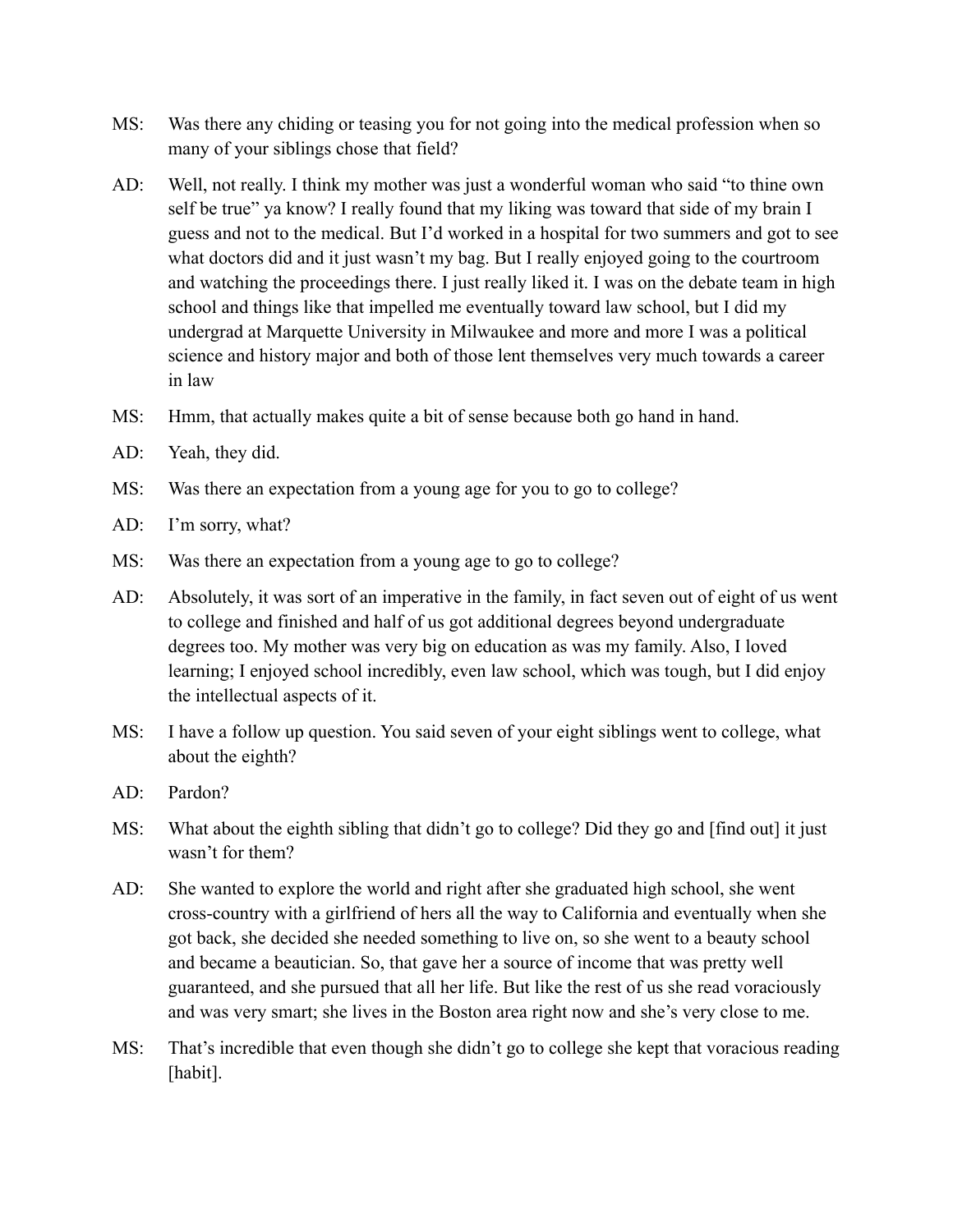## AD: Absolutely

- MS: You have said in some interviews in the past that you were effectively 'mooching' off your sister when you went to U of M. Can you explain what you meant by that? And can you explain how that allowed you to become interested in EMU?
- AD: Yes, well, one of my sisters and her husband went to Eastern and lived in married housing in the old married housing complex. The food plan I was in at law school only gave me food during the week and weekends. I had to hustle on myself and Bernie and my brother-in-law Steve were over in married housing there. So on the weekends, I would go there and have dinner, Steve had just gotten out of the Army to go back to school on the G.I Bill, and I was on a magazine at the law school- the Michigan Law Review- and I was pretty good at writing or correcting, being very cautious with words, so I'd help him correct his papers and things like that. So, I earned my keep and Steve got both his bachelor's and his master's degrees at Eastern in Psychology so I spent a lot of time on campus over there.
- MS: So, it wasn't as much mooching as you were correcting the papers and getting a free meal out of it.
- AD: Absolutely. Well worth my time. My sister was a very good cook.
- MS: As a struggling college student I can understand you there.
- AD: Absolutely- all on the up and up.
- MJ: Can I jump in here for a second? Mr. Derezinski, was it the food that brought you back to EMU later? [laughter]
- AD: Well, it was interesting how it happened. When Governor Blanchard took office, he had a great interest in educational institutions. One of the things he was interested in was universities complying with various acts that applied to them, but, in particular, a couple of new acts that I was involved with in the legislature- that is the Freedom of Information Act and the Open Meetings Act, and complaints were coming in, things like that. About whether they complied and universities were most certainly under the acts. I had been involved in their formulation in the legislature. So the governor asked the Attorney General Frank Kelly to see if he could find some lawyers that would be interested in service at universities. At the time, I had a case with the attorney general's office and Mr. Kelly asked me if I would be interested in being a university regent and I said "oh sure I would be." There were a couple universities looking for regents and one of them was Eastern. I said I would like to be on the board at Eastern because I'm somewhat familiar with it and I've gone to school right down the street at that other institution whose name I am too humble to mention. So, I took it and I was very happy and served 14 years on the Board and it was a great experience.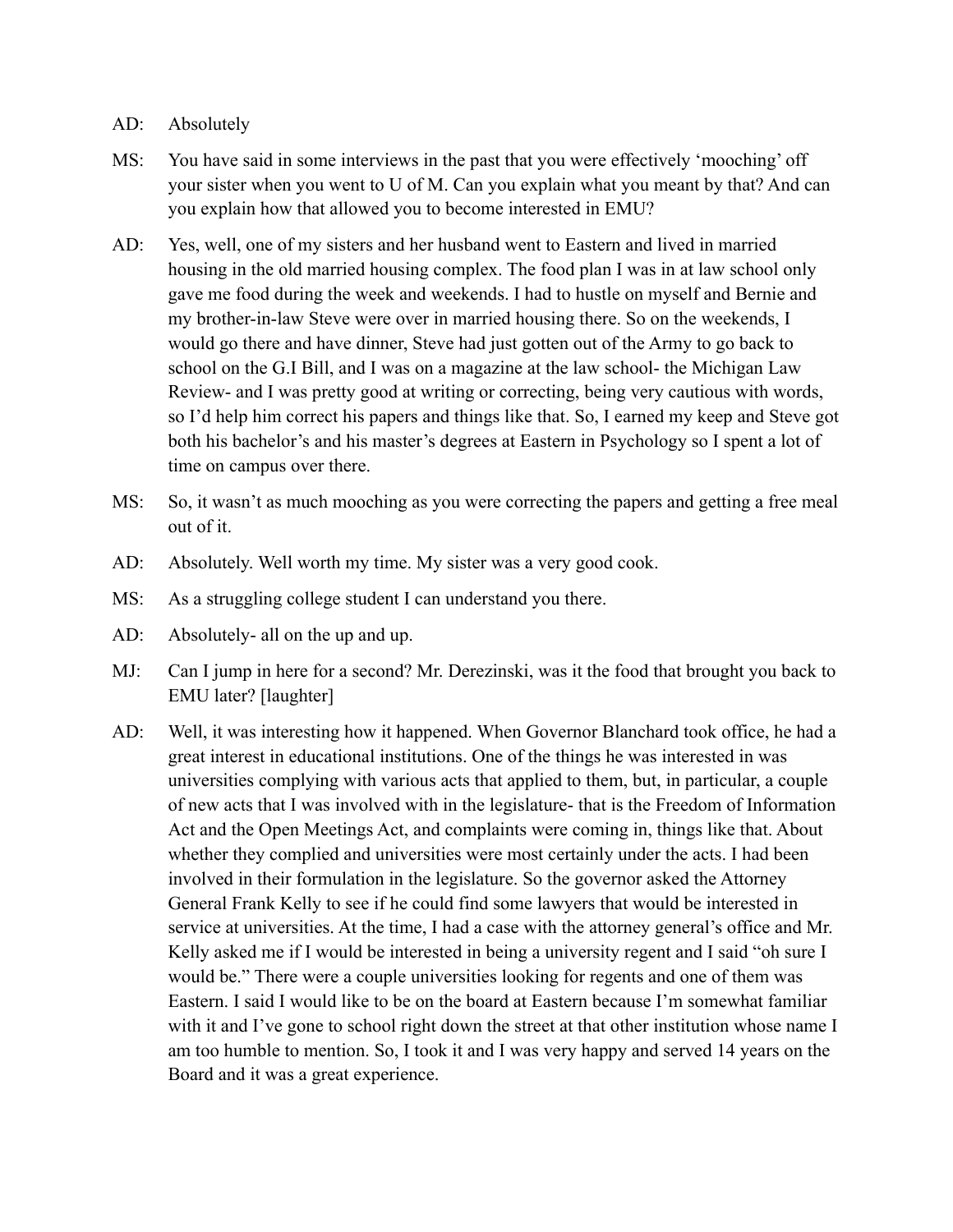- MJ: Thanks for that. I am going to let Michael take it back here.
- MS: We will get to your time on the board later in the interview because there is a lot to unpack there, but next question: what was your life like in the Navy during Vietnam, [when you were] working as a judge?
- AD: Well, I was a JAG Officer; Judge Advocate General Corps of the Navy. I went through training in Newport, Rhode Island; they have a naval justice school there. I went through that and then I was stationed in Washington D.C. for a couple of different jobs. My second job, I was working in the Secretary of the Navy's office doing labor issues because we had something like a quarter of a million civilian employees in the Navy at that time a lot of shipbuilding contracts and things like that. I had worked for a year while I waited for my commission to come in from the National Labor Relations Board in Washington. I was clerking for one of the members of the Board, writing opinions basically, so my labor law experience is pretty good, and I got this billet. But the war was going on in Vietnam and I felt as if I wore a suit every day or most of the time and I did not feel that I was participating and I felt an obligation to do more. Then they were asking for a volunteer to serve as a military judge in Vietnam. And, what happened to the current military judge, they had one roving judge that went through three different courtrooms down in the delta area -Da Nang and Cam Ranh Bay- and he had unfortunately gotten malaria and he had to be medevaced, but he had all these cases ready to try. Well, for my first job in Washington, I was arguing cases before the Court of Military Appeals. Through that two-year period I gained a lot of knowledge of the Uniform Code of Military Justice so it fit the criterion that it was asking for, and I got the assignment, so I went to Vietnam. At that time, you had a one-year tour that you served so I was there from August of 1970 to August of 1971. I rode a circuit; I had cases to try as a judge and I had the three courtrooms in the three cities and in effect I was a circuit-riding judge.
- MS: Now my next question is: since you're a circuit judge, what kind of living conditions were you given? Were they just barracks or did you have an upgrade [compared to the] common soldier?
- AD: I had the barracks; they were usually called the "officers area" or something like that, but they were basically big barracks, and they were reinforced with sandbags fairly high along the walls to protect it from attack and things like that. It was primitive but it was livable.
- MS: From the sounds of it, going to Vietnam was as fulfilling as you imagined it.
- AD: It depends on what you mean by fulfilling. In terms of doing good service, in effect I was part of the justice system in Vietnam, right on the line there. I was trying cases day in and day out and when my docket, that is the cases that were ready to go, were caught up, they'd assign me to defend people, usually more serious cases- officer cases or others involving serious crimes like, frankly, killings and things like that. So, it was a very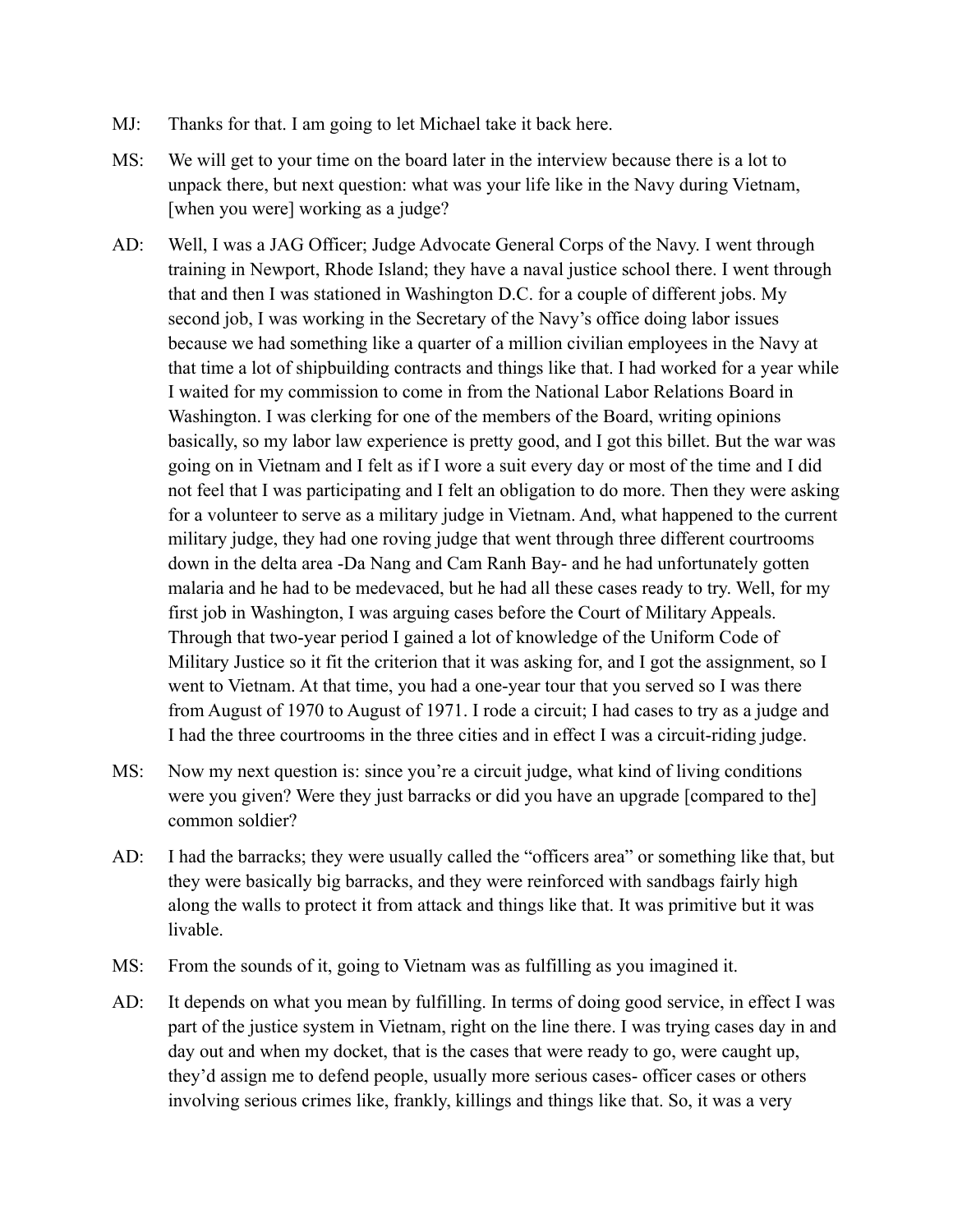interesting job; it was very eye opening. It was also very challenging because you were there, you were the law in the wild west. In fact, they used to call me the "Law West of the Mekong." I would come into town and get set up for a court process and stay three or four days in one place then go to the next one to try the cases. It was a very challenging thing because you had to see law and order in a very challenging situation where there was something called a war going on, as in all wars there were mortar attacks at night. I had a couple of weapons and I traveled a lot and traveling a lot meant you were, ya know, vulnerable, so it was quite an experience

- MS: You said that it was very challenging, was there a challenge or circumstance that really sticks out to you as the one that really made you as good as you are now? One that really sticks to you?
- AD: One thing the service does is throw you into responsible positions very quickly. All of a sudden, I'm trying people for things or I am defending somebody on a serious charge and both of them have their own unique challenges. In the trial work it was really trying to ascertain truth and most of the trials were judge-alone. But people had the right to have a jury. If a jury was impaneled or if someone requested a jury, it was service people on the jury. I would have to give them instructions as to what the law was in this particular case just like in the civilian world. And I found that the military justice system was pretty darn fair and that surprised a lot of people when I was telling that when I got back home. I thought the constitution was well-respected, your right to a lawyer was very heavily respected and also things like speedy trial and evidentiary rules were very similar to what they were here. But you were in a battle condition. A couple of times, the court martial process was adjourned because they had to use the electricity from the courtroom to turn on the searchlights at night, for instance. A fair number of our trials were at night because of circumstances when they needed people during the day. So, it was an interesting and unique application in a military situation like that. But it was a very fair system and we had a number of lawyers coming over, civilians to represent service people. There was a group called the Military Citizens Defense Committee that came over and provided assistance when people would want not just to have a military lawyer and they had a right to counsel of their choosing. In the military if you were reasonably available, they could ask for a particular lawyer and one of the dynamics there was if I'd win a case, let's say a serious charge, and got somebody acquitted when I was defending somebody, all of a sudden people would flock to you. If you lost one, they'd flock the other way.
- MS: Alright, next question. What was EMU like at this time when you were a student visiting your sister compared to when you came into the Board of Regents? How did it influence your decision making while on the Board of Regents?
- AD: Well I got on at a point where the president, John Porter, who had been the Superintendent of Public Education in the State of Michigan- I knew him from my days in the Senate because I was on the education committee in the senate and got to know Dr.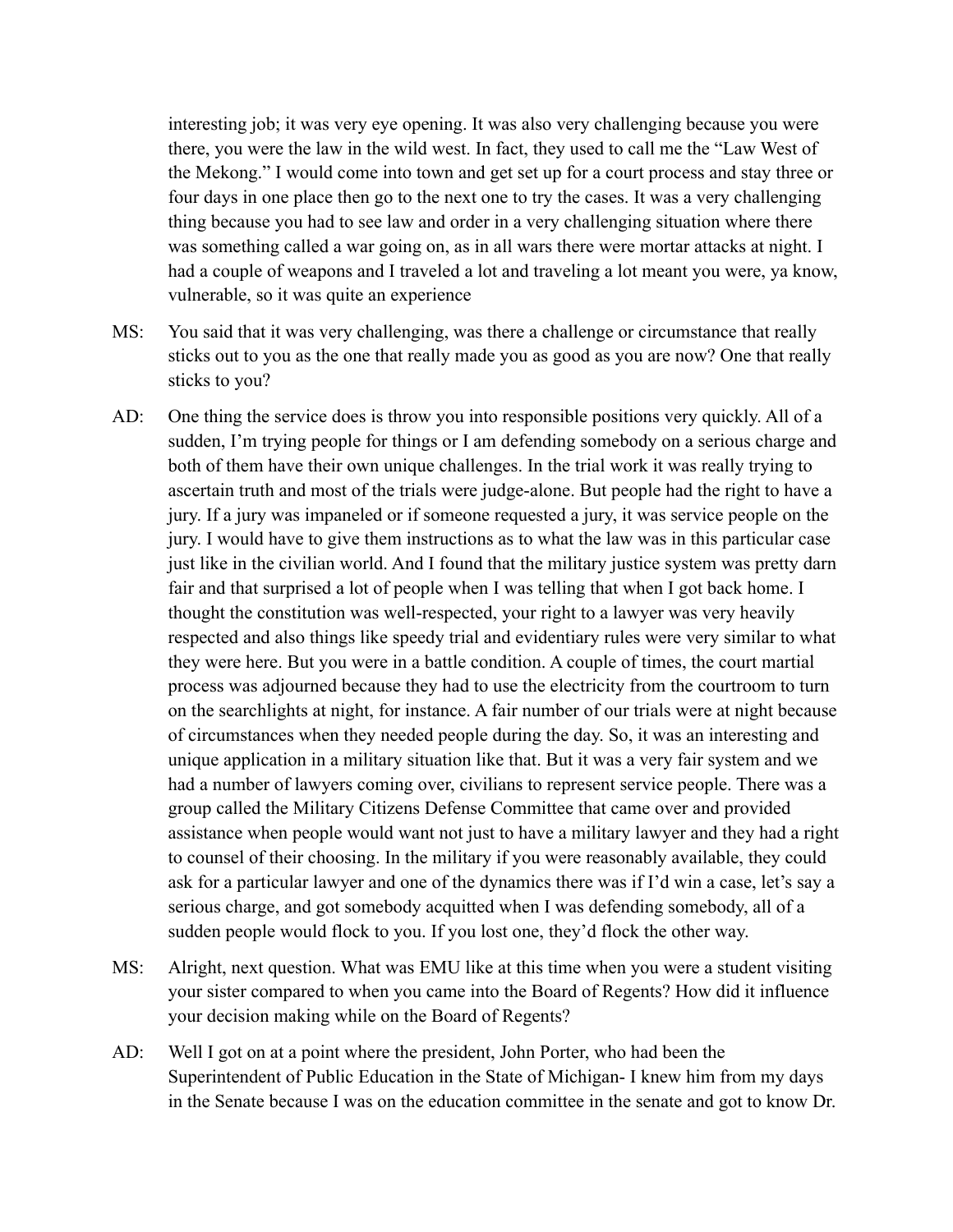Porter pretty well. I think that was one of the reasons I wanted to go to Eastern- because I liked him a lot. They were at a transition period; I think the enrollment was around 16,000 or something like that and they wanted to be a university that catered to first-time experiences with college. That is, they wanted to be a college of choice and opportunity. To do that though, one of the things that went along with that philosophy, was that if in fact we would admit a student we wanted to make sure that student had the ability to graduate. Therefore, we had a lot of remedial classes and things like that to prepare them rather than just blame the high schools or something when a student was having struggles. We would provide them [with] remedial programs. We also wanted to expand in certain areas of endeavor, particularly health care, particularly the nursing school. Also one of Eastern's strengths was education and education administration and that in fact is what we got our first doctorate in while I was there because we became a doctoral granting institution during my time on the Board.

- MJ: I want to jump in here for a second if that's okay. That philosophy of making sure a student could graduate. Is that something that Porter instituted? Did he kind of bring that philosophy with him?
- AD: It may have been. I know it was there when I came and John had been there, I felt it was there perennially, that it was just inherent in the institution and that it would be an opportunity school. Like my brother-in-law, he spent his time in the Army and got a G.E.D and then he came to Eastern. He was typical of a lot of the students who had the opportunity and it also reflected in keeping the tuition reasonably available for students and that had a lot to do with course work, even frankly where we got our students from.
- MJ: Okay, we hear so much about Porter. I wish I could interview him.
- AD: God rest his soul
- MJ: Yeah, but the accolades and admiration is just constant for Porter here still.
- AD: John Porter was a wonderful man and he was also an All-American basketball player
- MJ: I didn't know that!
- AD: John went to Albion, but his first job in education, and this was when there were not that many Blacks involved in education, he was a janitor at a school in Lansing and made it all the way up to be president of a university and superintendent of public instruction, he was really just a great guy. Also I think he succeeded Jim Brickley, who had been the lieutenant governor [and] who was also a wonderful man. I knew him from the political days when he was serving with Governor Milliken.
- MJ: Okay, well, I can tell you right now that I will back out again so Michael can take his assignment back, but I wanted to say real quick we're going to have to have more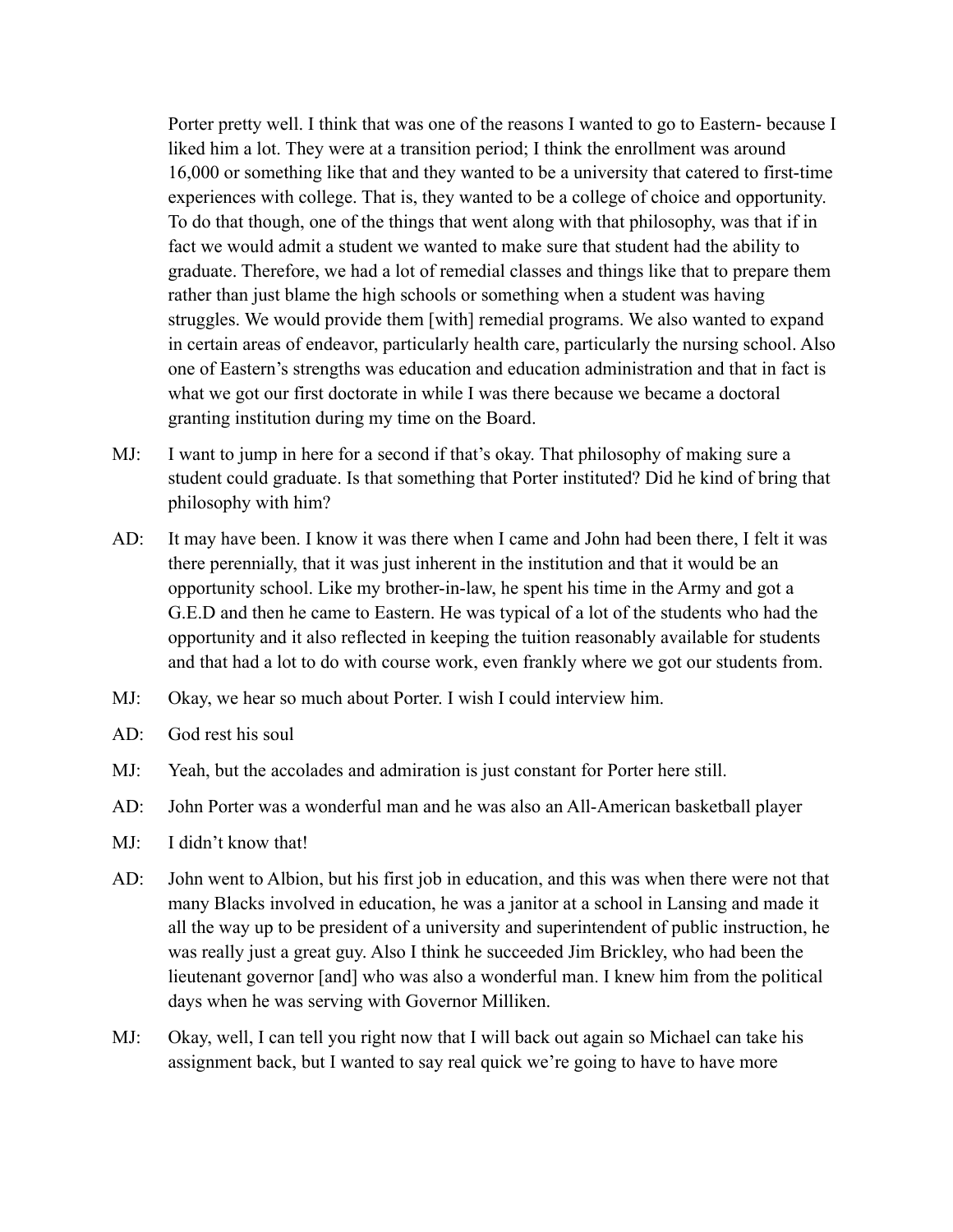interviews with you about a lot more things because I can already tell you're a treasure trove.

- AD: We'll I've lived long, managed to survive this long, but I'd love to. Eastern has a very special place in my heart
- MJ: Thank you.
- MS: With that long life you have given us a wonderful wealth of information so thank you for that. Okay, next question. When you first joined the Board of Regents in 1983… or was it '81?
- AD: '82- maybe somewhere in there.
- MS: I thought it was '83… what was the climate like surrounding the logo? Were people openly disparaging of or supporting it? Were there backroom conversations about it yet? Were people discussing it at all or was it just a logo?
- AD: At that time when I first got on, there wasn't much discussion on it. But as the old saying goes, "nothing is more powerful than an idea whose time has come," and that came because the Michigan Civil Rights Commission was looking at mascots, Native American mascots, and also there were a number of Native American students at Eastern. In fact, when it started to bubble up, the people that brought it to our attention were students, Native American students, at Eastern and they would come to the public section of the meetings and say this is something that should not happen. [It was] around the country right then, the Michigan Civil Rights Commission was looking at it, and they brought to our attention the idea to drop the logo and the mascot.
- MS: Now my next question is, you said before the Civil Rights Commission recommendation, did you have students come forward and say this much or was it only after that?
- AD: I'm sorry, what was your distinction?
- MS: For the students coming to the meetings and stuff, did that happen before the Civil Rights Commission or was that only after the Civil Rights Commission?
- AD: I think it was contemporaneous, it's an idea whose time had come. Other places were looking at it. Michigan wasn't the only place, and of course there were biggies in the world that dare you touch them like the Chicago Blackhawks or the Washington Redskins football team, things like that. Also the Chippewas right upstairs from us in Michiga. It was an idea that was going around and the fact that the U.S Civil Rights Commission eventually looked at it as well meant that there was a feeling, and these students came because they were personally offended by it. These students, they probably had general knowledge of what was going on in the world but they also had very personal stories of being offended by characterizations of Indians as being savage and all that sorta thing. This was a student population that felt offended by what was going on at the university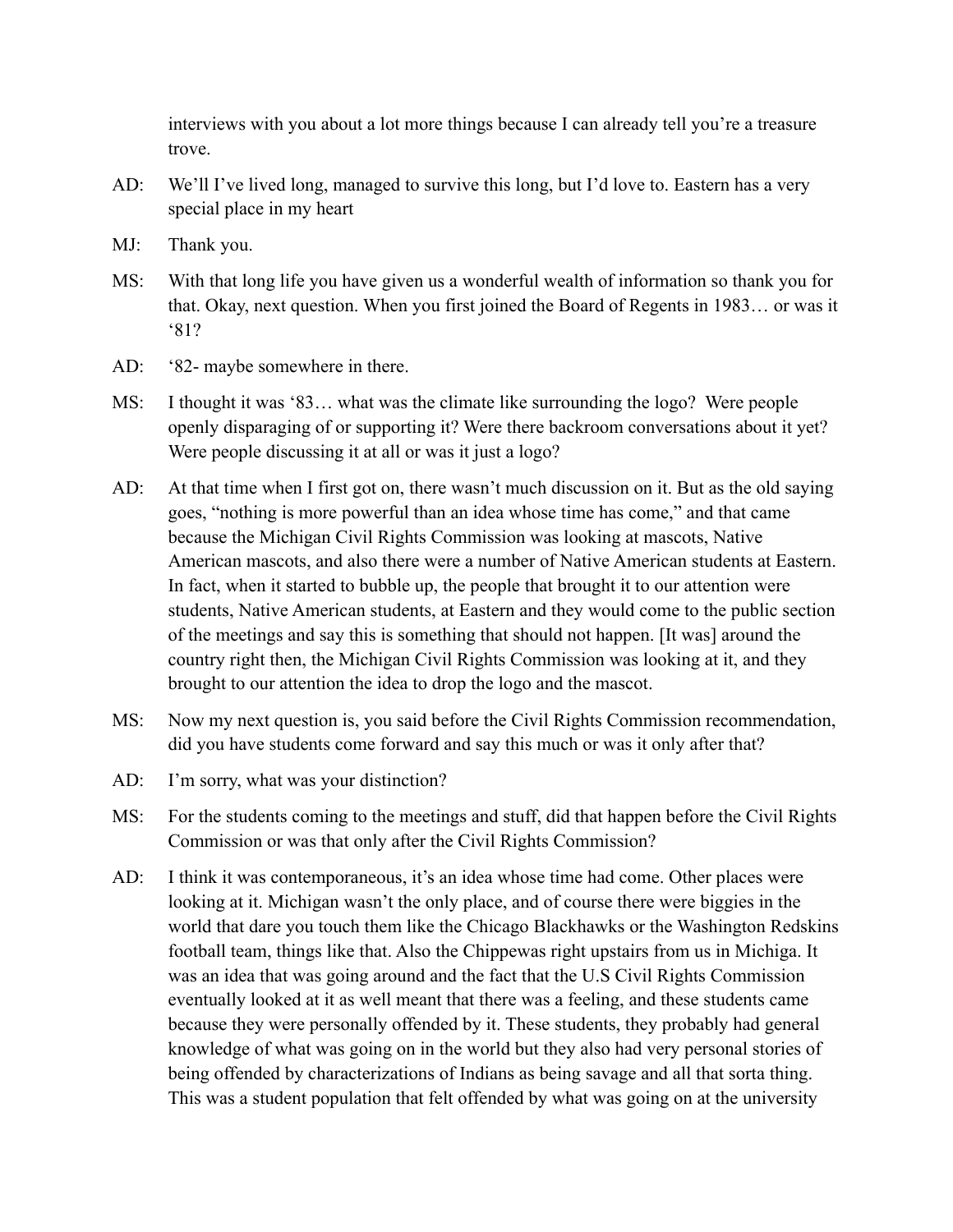and it rankled my civil liberties heart to see that going on. Then we made some decisions that maybe we should look at that, and we did.

- MS: How did your experience in law impact how you viewed the 1988 Civil Rights Commission? Did it change your view compared to other board members?
- AD: I think as a lawyer and there were a couple other lawyers on the Board too, it gave me pause. Because the other thing is, when I was in the legislature, one of the things I worked on was the Elliott-Larsen Civil Rights Act that was passed while I was there and, in fact, it came through a committee. The judiciary committee in the senate that I was temporary chair of because the chairman had been involved in an automobile accident and for almost a year, I was the acting chair of it and it came up while I was there. So working with the Elliott-Larsen bill and Mel Larsen and Daisy Elliott over in the house were both good friends of mine and when it came to the Senate, I had an active role in getting it passed and so it gave me a familiarity with the idea of equal protection of civil rights of people who are discriminated against, and that came up later too which is probably the subject of another discussion which was "how about gay rights? how about the gay community?" That came up later and we faced that as well in terms of our policies and our charter and things like, we were putting nondiscrimination language for the gay community. But this one was first, and the logo thing was kinda preparatory to the other one because some of the issues were the same, were you discriminating or were a substantial number of your students offended by how you treated them because of their skin color, their heritage or some other reason? So, it was to me very much a civil rights issue and an equity issue.
- MJ: Do you think, in the EMU community and the surrounding community, that different groups were equally balanced? Like, the Native American cause with the logo, balanced against the LGBTQ community- did the community care as much about different groups?
- AD: I think when we started looking at the issue regarding the logo and discrimination, in effect discrimination on students with Native American heritage. They were a minority group, but that didn't mean they didn't have rights and that they somehow should be singled out for disparate treatment or were somehow in a hostile environment, which is out of the civil rights act, if they were treated poorly that was wrong and a lot of people said "no" the argument on the other side saying "we want to honor the Hurons." Well maybe so but did they [the Huron] feel honored by it? Hell no, they hurt, and a lot of them brought in instances of going with their children to a football game and here's some non-thinking kid dressed up as Willie Wampum or something like that and parading around like a drunken Indian and the kids would cry and say, "Dad, is that what I am? Is this my heritage?" And how do you answer that? It's wrong. It was wrong and the other thing is too it was a hot issue on campus. As you well know, it was very controversial and we'd get calls sometimes at night when the bars closed down of people who go "you can't take [my heritage] mine, I'm a Huron forever" Well, I wanted to respect the Hurons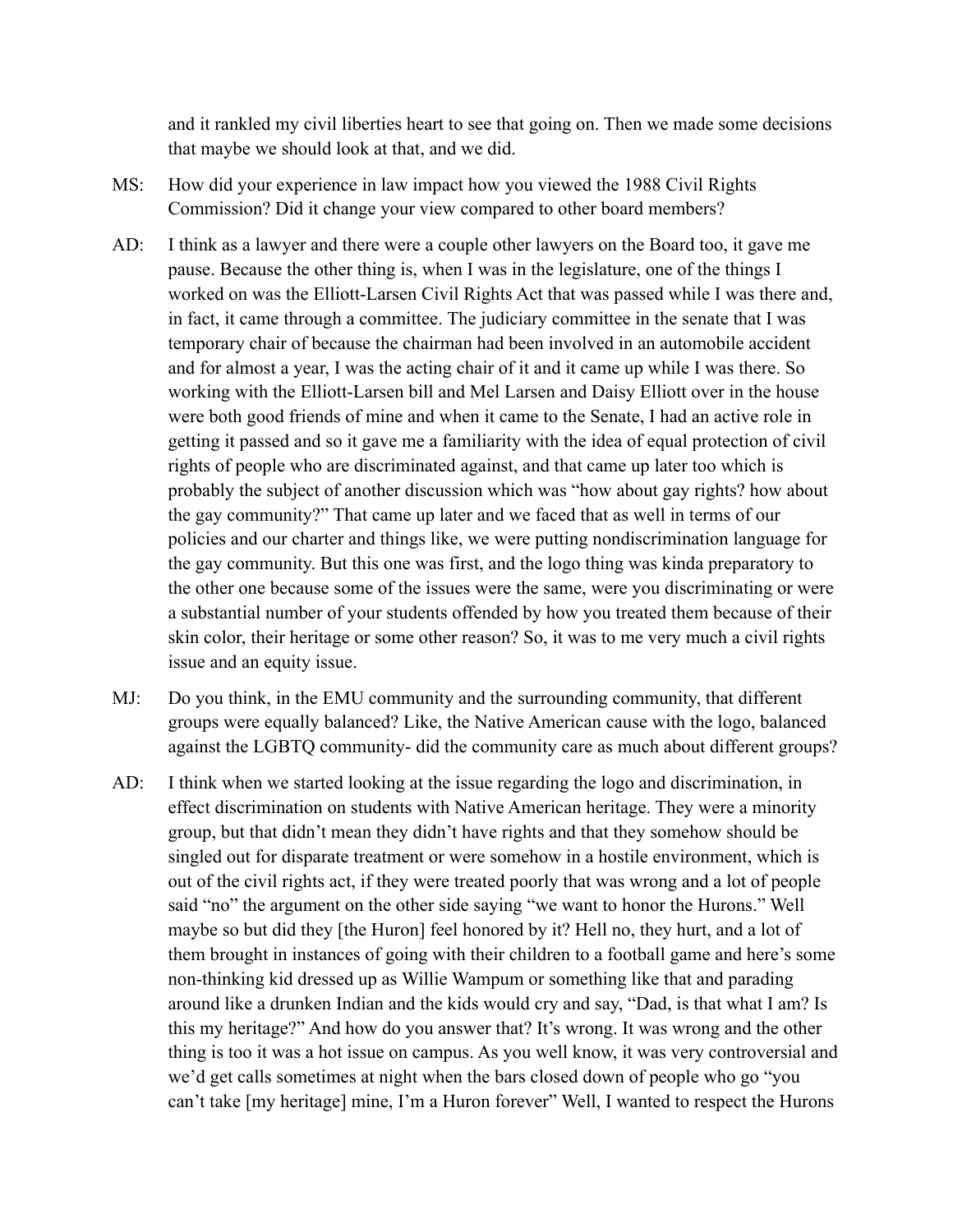but the other thing was- did they represent a substantial portion of the student population? And you could ask the same question of the gay community: how big is that at Eastern? Well, doesn't matter if they're hurt with no substantial reason and it's something they cannot change; it was a very controversial issue, but it was a small community but nonetheless it doesn't matter if it's a small community, if they were discriminated against or at least felt that way through other people's actions, it was wrong and it turned out it was, I think, the right thing to do.

- MS: Kind of a side question on that: before the times with the logo change, with your acceptance of the gay community, was that also treated in a similar tone? Where other universities weren't doing it while you were, or was that more common at the time?
- AD: I think with the dropping of the logo, we were one of the first universities to do that. In fact, I think I mentioned to you later on- I was asked to give a talk on that at a national conference about what our experience was with dropping the logo, and this was a higher education association of school administrators who wanted to see what our experience was like. Likewise with the gay community. The gay community came to the Board and I think I was chair of the Education Issues Committee at that time, and they said that we think Eastern Michigan should have, in their chartering documents, their polices, some nondiscriminatorylanguage in terms of sexual preference and I said "what is your experience at Eastern? Is it bad?" They said it could be better, and that was sufficient for me because there were instances of real or imagined job discrimination- just treatment or disparaging treatment and that was something that, as a university policy, that we could not tolerate and we shouldn't. But it was similar to the [LGBTQ) other issue too, ya know. Because, again, if you're a university, especially, and you're trying educate people and you're trying to civilize them, you shouldn't have that. It should be very equal. And they told me the gay community people said "No, it's pretty good but it could be better." There are still instances of it happening and if it were forbidden by our chartering documents and things like that, and our policy statements on non-discrimination, it could have great effect. That's why we did that one too and you probably know the votes on both of those issues were one vote shy of unanimous. So that's a strong statement and particularly with regard to the logo thing, there was a lot of push back, but we did it.
- MS: Okay, speaking of the logo thing, here's the next question: How cognizant were the students of the commission's recommendation? How open were the students to the suggestion to change the logo?
- AD: I'm sorry, about what?
- MS: How open were students to change the logo?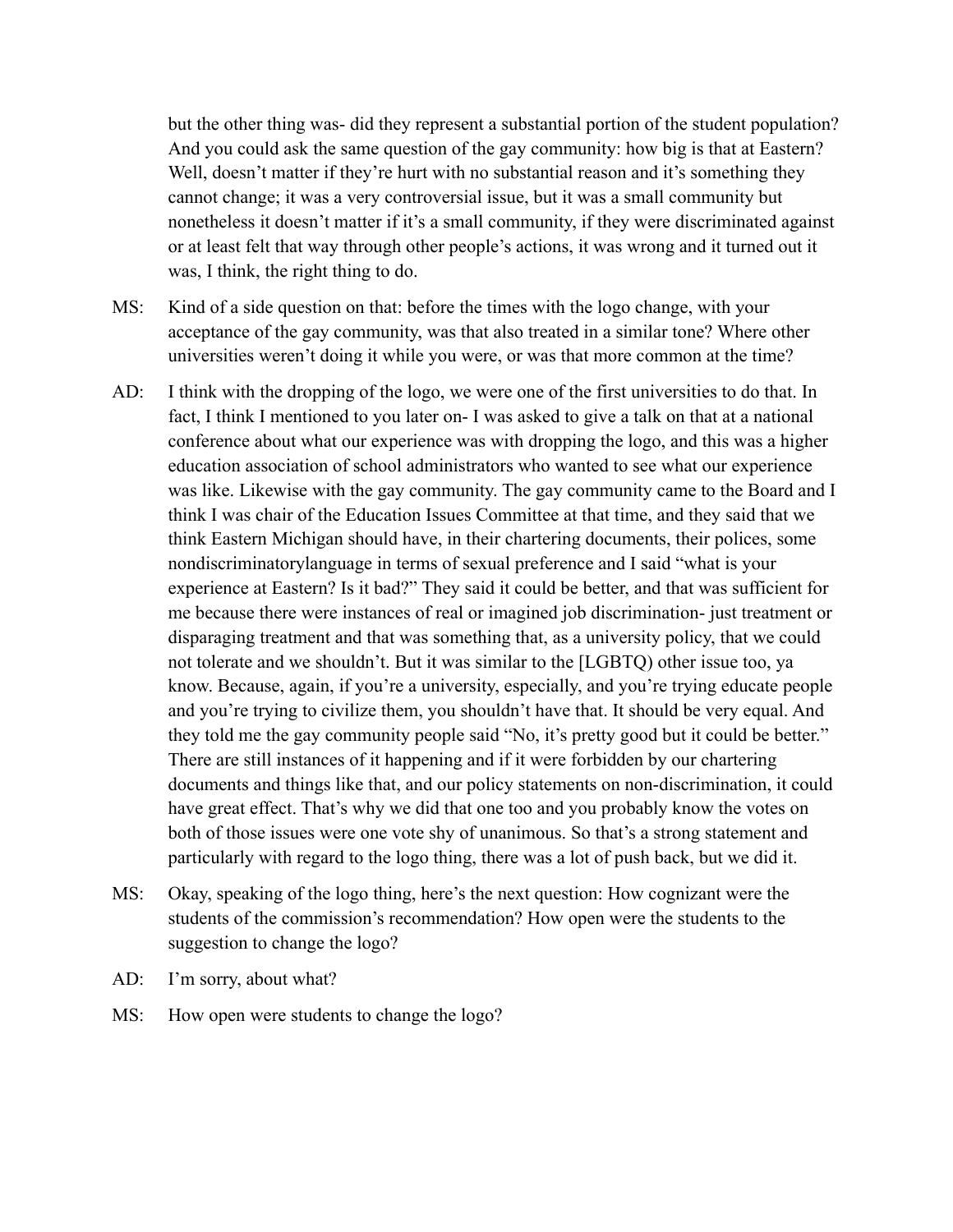- AD: I thought the students, well, of course the Native American students were all for it. but I think they had a lot of sympathetic feelings from other students. I think the opposition mainly came from alums, and, no surprise, white alums.
- MS: Oh, so now my next question is kind of a follow up- with your statement that it was white alums, were P.O.C. or minority groups more aligned with changing the logo than were alumni?
- AD: I'm trying to recall. I thought that they were for it. I generally don't have a specific memory. My sense is that other minorities saw the writing on the wall.
- MS: Okay, so next question, excuse me. Having been on the Board of Regents for five years at the time of the recommendation, how did you expect the board to receive this recommendation?
- AD: How did you expect them to do what? To go along with it you mean?
- MS: How did you expect the Board to receive the recommendation?
- AD: I thought the most important thing was to have an open discussion of it and the reasons for it. One of the things I did was, as did other members, they wanted to look at it, they wanted to be fair and I think that's the main thing to me. This is the lawyer in me talking, there are two main pillars of the legal system in the United States: equal protection and due process. And those are in the 14<sup>th</sup> Amendment and the states could not violate those two principles and here were you equally being of service to your students and the other thing was when you make decisions is there due process involved? Are you going through a process to determine whether this is the right thing to do? So, we did research on it, we did legal research on it and we did have the Elliott-Larsen Civil Rights Act which was passed in the 70's when I was in the legislature in 76' I think. So that was fairly new, but you also had a wellspring of experience across the country and what were other states doing, in fact that was one of the interesting sidelights that I had. I saw in a newspaper or legal publications article, the Attorney General of Wisconsin had issued a legal opinion that it may be a violation of the Wisconsin Civil Rights Act, the use of Indian mascots. So, I called the attorney general's office in Wisconsin and I said 'I'm calling because our university is thinking of dropping a Native American mascot logo and we would like to get a copy of this opinion." And the secretary said "just a minute-I'll be right back with you," and who comes on the phone but the attorney general of Wisconsin. His name was Jim Doyle at the time and later became governor of Wisconsin. I said "oh my goodness!" He said "what are you doing?" I told him the university was considering it. He went through it and he said "you talk like a lawyer," and I said "I am one." And then we started just talking and he said "listen I got a yard full of material and I'll pull out some stuff that might be helpful for you. There are a lot of legal issues involved in discrimination also- copyright issues, things like that you have to consider." So I had this great conversation with him and he said "where'd you go to law school?"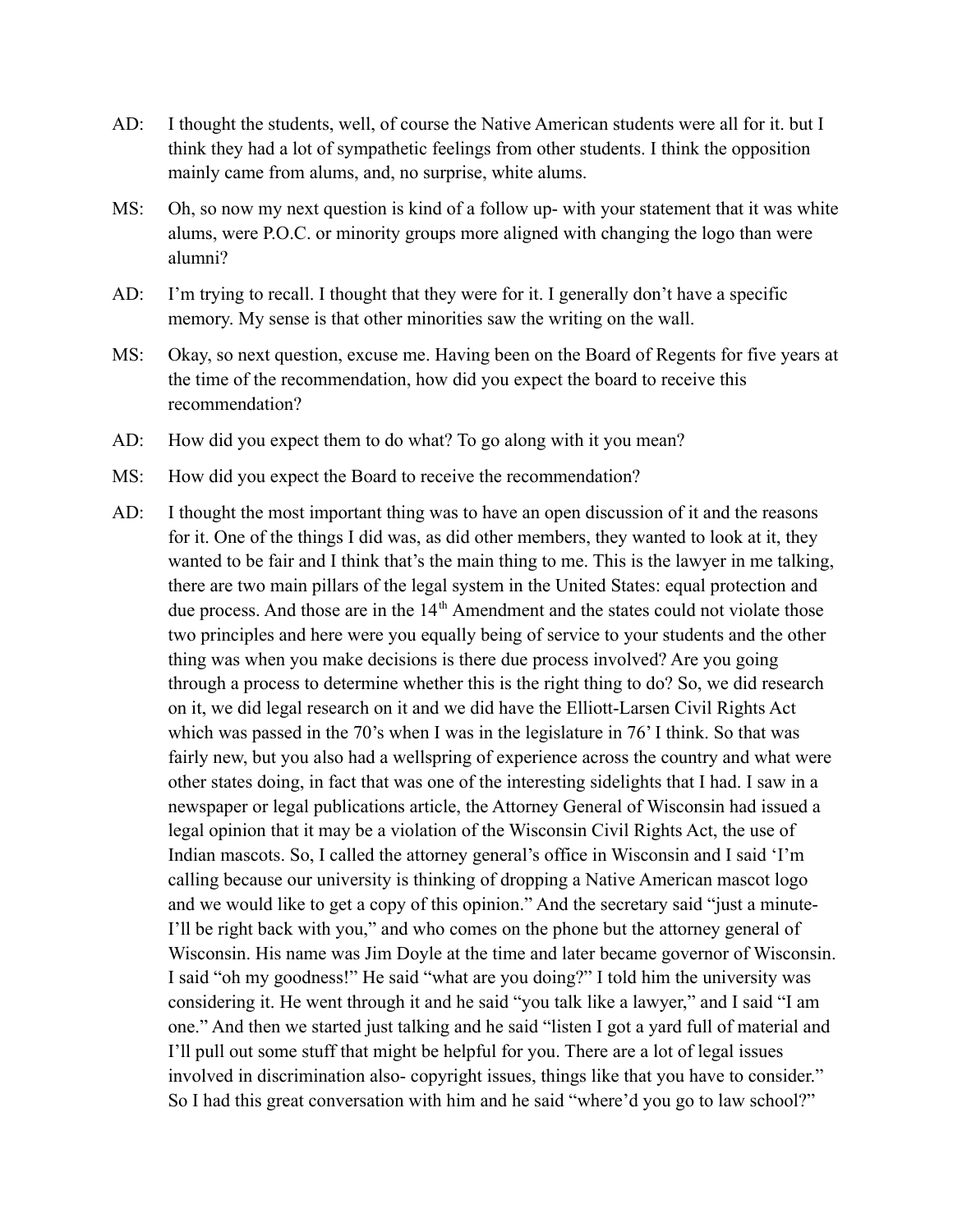And I said "Well, I went to University of Michigan and then later I got a Masters in Urban Law from Harvard Law School." He asked "When were you at Harvard?" And I said "'71 to '72." Turns out we were classmates. He was class of '72. They put us grad students into the senior class at the time for the purpose of gunning us for contributions, and we found out that we were in a class together and it was this wonderful experience. But he sent me a lot of stuff. But it was going around, I felt that, you know, when we were considering this issue by the Board, they should be fully aware. Also of the consequences, at every meeting we had the Native American students there and we had other groups that came in support of it, but there were a lot of people that came and called us everything but the son of god you know. There was just a lot of opposition to it as well and people threatened to cut off contributions and everything else like that and the fires of Hell would descend upon the university if we did it. So, it was controversial but sometimes you have to make decisions in the midst of controversy and it was one where it was a question of how you viewed fairness and what you should do. That's why we earn the big bucks, which is, we earn nothing as Regents. It was a controversial issueyou really knew you were in for a storm of a certain manner, but you just did it.

- MS: I'm just astounded that you met a classmate inexplicably as an attorney general.
- AD: Yeah, I know!
- MS: It's such a small world. That's incredible.
- AD: I did not get to meet him, and we did not know each other in law school at all because it's a big law school and I was only there for a year. The master's degree was a one-year thing in Urban Government actually, zoning and land use planning and stuff like that. At the time, civil rights was really big then. The War in Vietnam was going on as I unfortunately found out. It was a controversial time when peoples' feelings of justice and the right thing to do were pretty heavy at that time and that was a good thing.
- MS: I do think we could get back to that a little bit.
- AD: Diet squirt by the way [holds up a can].
- MS: How were members of the committee selected? What role did the Board have in their selection? Did anyone decline their selection?
- AD: What was that in? What committee?
- MS: The logo review committee
- AD: Oh, okay that committee. I can't remember. I think they were primarily charged with a recommendation and I don't recall how we did that. Also I think later they were charged with the duty of finding a new logo and I can't recall how we chose it. Usually you tried to get it sort of evenly balanced, but I can't remember those details that much.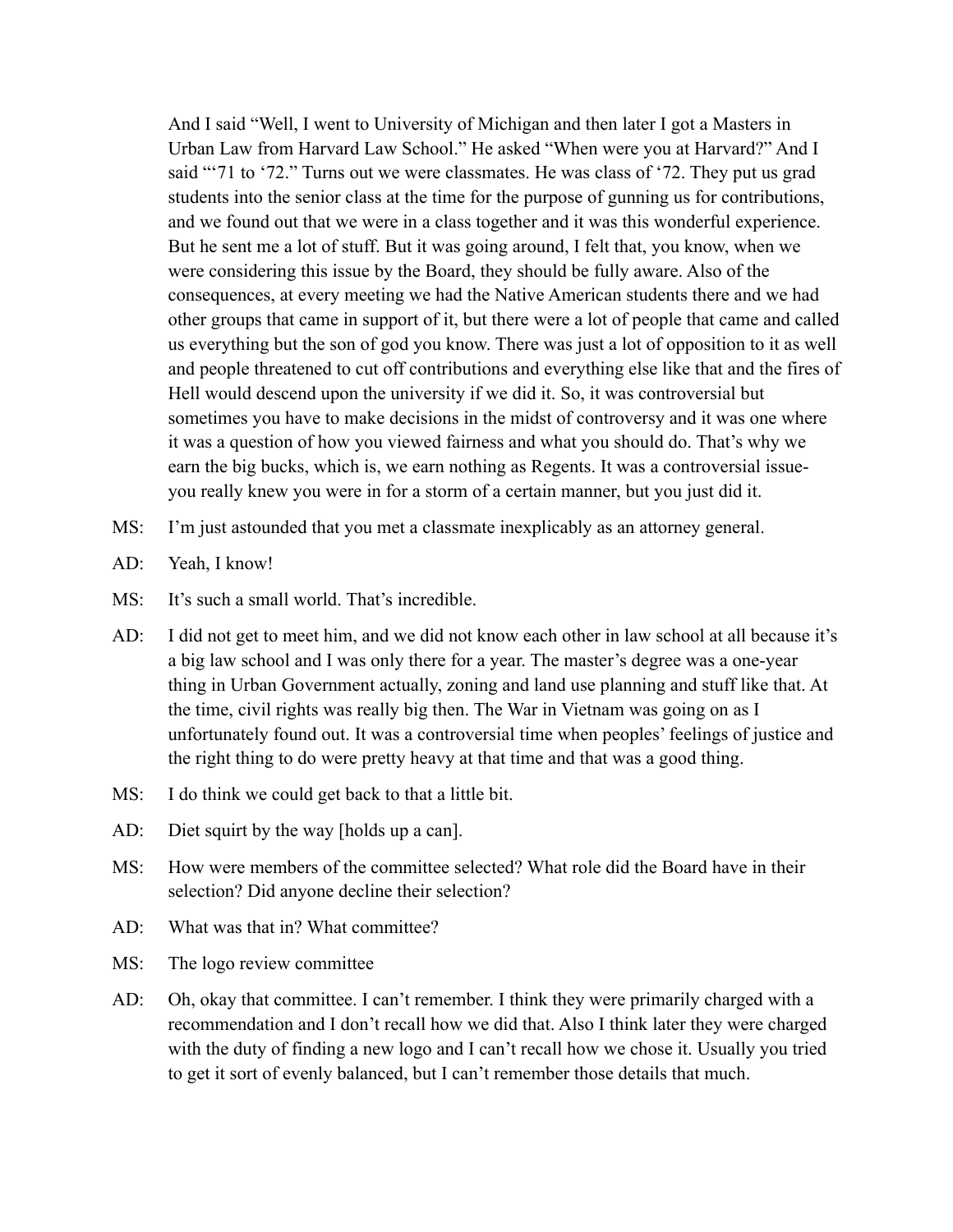- MS: Everybody forgets that type of stuff. Here's the next question: what are your memories of these committee meetings? How much tension was there?
- AD: I think the tension was mostly at the Board of Regents meetings. They were packed with people on both sides. Who were the decision makers? The decision makers were the Board of Regents; it wasn't the president of the university. Under the structure of the Board of Regents, the sole decider was the Board. In fact, that's where people that were interested in that issue knew that. So, that's where the controversy was and the public displays; we had some wild meetings. I still have a couple of the placards left over at some of the meetings. I have [them] in my study here at home to remind me of that experience. But that's where the controversy was, because you had these Regents, and they were asked to make a very tough decision and some of the issues came up: do we have to take a look at this? Do we have to do it? Frankly, I and others were insistent that we did; you can't duck it and we didn't.
- MS: Now with you speaking about these meetings, Board of Regents meetings, was there any meeting that really sticks out to you? 55:25
- AD: Well, one of the things that we had, as required by the law, was to have a public session at these meetings where people can come up and talk. And all places that had public meetings, be it municipalities, be it Regents and other entities, townships, you have to have a public thing but can have reasonable rules in terms of the conduct of those meetings. And one of the things you can do is limit the time people had to testify and of course, under the rules at the time at Eastern, you had a limited time period for the public meeting and it was at the digression of the chair in terms of whether or not you expanded that time, subject to being challenged by any of the members, and frequently we allowed the time to go beyond the usual limit of time. Because we wanted people to be able to express themselves and we had it. But you know, once we established the rules of that particular meeting, we also would be very careful that people did not go over it because you could see people out there with their watches watching the time in terms of that so you had to be very fair. And, I had the gavel. When I was Chair of the Board, some of them started to call me Mr. Gavel. I was very disciplined because if you were unfair in the least bit you found out about it right away and you didn't want to be unfair. You wanted to be fair but everyone wanted the chance to speak and a lot of times you had a lot of people there to testify and sometimes they'd only have like 2 minutes apiece or something like that. So it was tough but it was a process. Your process had to be fair and that, to me, was something that was absolutely essential to get the buy in. If you made a tough decision, even a finance decision, or something like that, make sure your process is fair. People will accept it even though they don't agree with it if they felt they had been treated fairly in terms of their comments, both ways, both ways. I mean with the logo issue there were people that said "I was a Huron. I went to school to be a Huron," and they had deep-felt feelings on that, and you had to respect that. On the other hand, you'd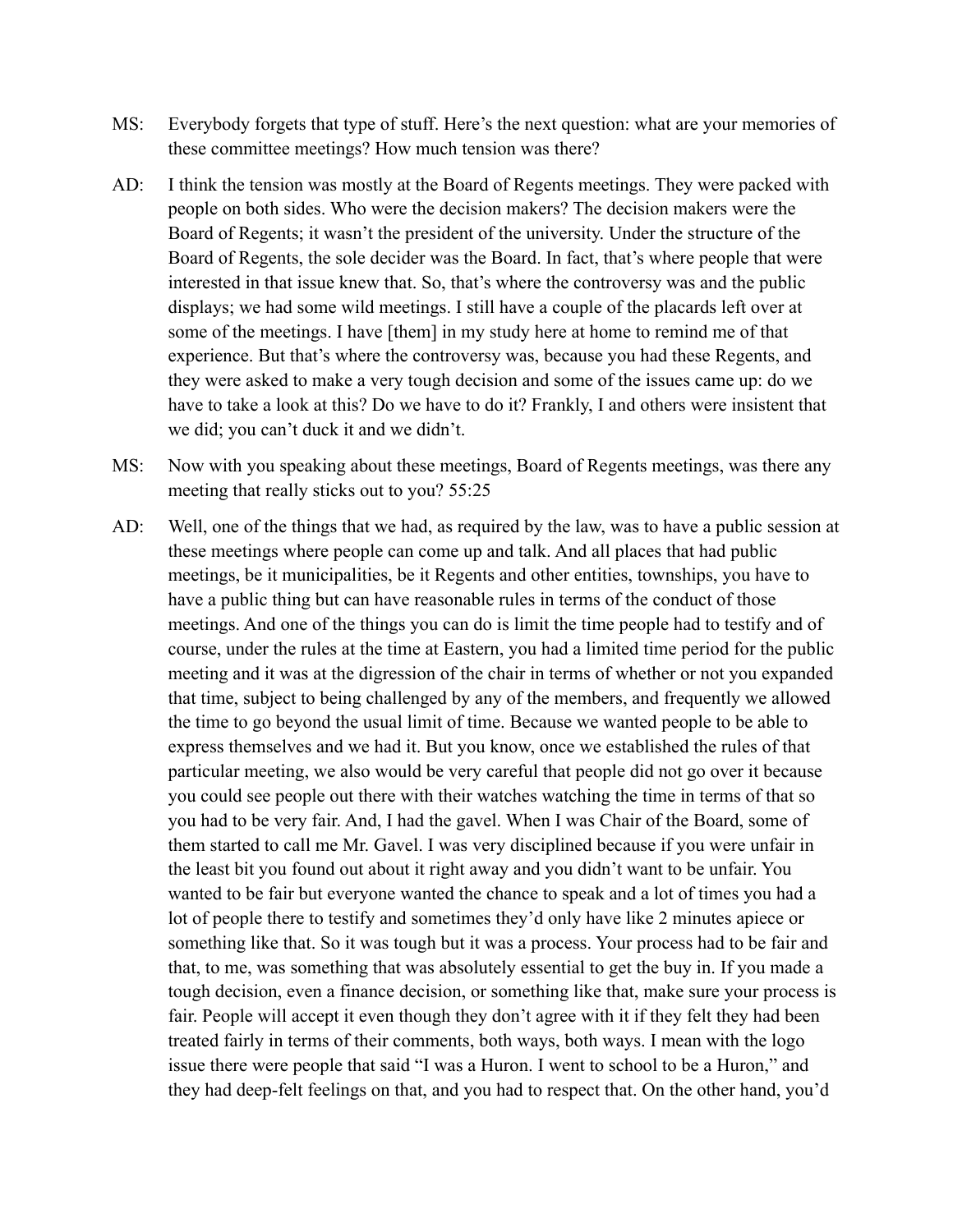the students come up and say "I don't feel that I should be portrayed as a savage," and we had a right and a responsibility to them to give them their fair share too, so the process had to be very fair

- MJ: I have a question about those meetings and the attendees. When we were speaking with Bill Shelton the other day, he said that there would be a lot of people represented therethat the Native American community was often heavily represented, but that a lot of the Native American students at those meetings came from U of M. Do you have that recollection of that?
- AD: I don't; it could've been and Bill would probably remember as well if not better than I am because he's much younger than I am. But I think many of them were from Eastern and if any of them weren't from Eastern, the answer would be the same in terms of other sympathetic groups. There were other Indian groups- there were one or two Native Americans that said "no I think that honors our tribe." And they went the other way on it. Well, you know, again, everyone is entitled to their opinion and we wanted to know what they were. So, they could've been, but other groups came in and it was looked at as a civil rights issue. It was the same thing I presumed happened at the Michigan Civil Rights Commission, when they discussed these issues too. These were controversial and you have to respect peoples' differences of opinion.
- MS: That is very true. Now here's an interesting question: How did Huron Restoration Inc. influence the decision-making process of the logo research committee, and contribute to the final decision?
- AD: The final decision, as I mentioned, will be made by the Board. We had committees looking at it, we had other groups looking at it, including the restoration committee, and they all were listened to, you know, and again you get back to that process. As I mentioned, the most important meetings were at the Board of Regent's meetings. These other groups that were advisory gave their advice as they were expected to do. But in the end, it came down to the vote of the Board of Regents. Also, you mentioned Dr. Shelton, Bill Shelton; we told Bill, "You're a fairly new president here. It's getting going, the Regents are going to make this decision. You can let us take the heat on this." He was brave, he said "No, I'm the president of the university." And he said "That's one of my responsibilities." I gained a lot of respect for Bill because he felt that way. He was the president of the university and should be involved in that decision, but ultimately, we did the voting. He was involved in it. He had his own, I think, strong feelings about it but ultimately it was our vote. But we listened to everybody and all the arguments from heritage, from fundraising, to civil rights, to people being treated fairly as human beings. [These were all just] other ways to cut the baby in half. Some people would suggest we drop the name or drop the mascot but keep the name, well it didn't work. That wouldn't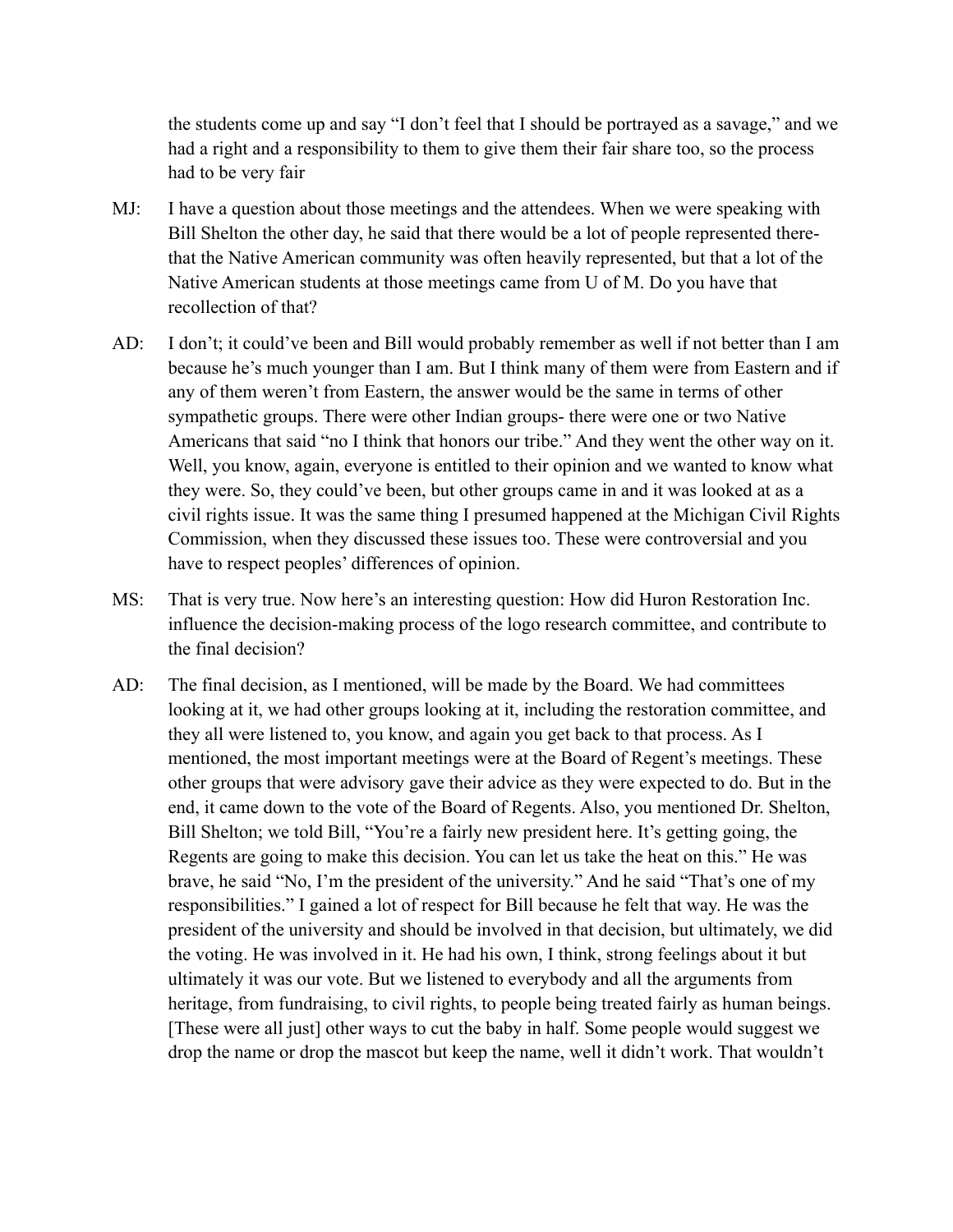work but we looked at all those ideas and eventually we made our decision and I think to this day I was very proud of it.

- MS: I would be very proud of it too
- AD: I was.
- MS: We have read that to balance the retention of the logo, the University pledged to make an effort to expand inclusion with regards to Native American culture. What measures for Native American students and representation were considered after choosing to keep the logo? 1:04:00
- AD: I think, I'm trying to remember. I think it was where we may have done some recruitment for students in areas. For instance, in the Southwest United States where there were large Indian populations, I think the guy that did that was {Vice President for Enrollment Services] Courtney [McAnuff] and also, I think going to other states to get populations that would want to come here- I think that was part of the recruitment pattern that we set up, that we would go to other states to see. Michigan had, especially, well, frankly at Mt. Pleasant there was an Indian school there and also up in the U.P but I think the main thing that we had was out of state recruitments and requirements (cough) for other students.
- MS: That extends your relatability to Native American students. Was there tension during these hearings, while debating the logo? Did you personally have any views that rubbed others the wrong way, related to the logo debate?
- AD: I think it kind of boiled down to heritage vs. fairness or equitable treatment, and those were the two kind of things that tended to clash. It was also the idea of change; are you against any change forever? And also, as part of the aftermath, I had a sequel to that after we did it. It was pretty well publicized that Eastern Michigan was considering this and it got around educational circles. Other universities were looking at it and I got a call from a university administration association of sorts, and they said "Would you come to our annual meeting? Because we're going to look at looking at logos as subject matter and whether universities should consider it." And I said "I'd be happy to do that but with one condition." I said "At Eastern Michigan, our president was heavily involved, and by his selection and preference to get involved in the issue in terms of making a decision." And they said "That's fine." And it was in, like, Albuquerque, New Mexico or something like that. So Dr. Shelton and I went out there and gave a presentation, you know, him from the point of view of the president of the university and me from the point of view of the Board of Regents. Those were two disparate points of view because the dynamics of a university is different whether you're on the governing board or on the administration. So, it was a well-rounded discussion and I said at the end of it "If any of you need any materials or anything like that, I probably have 2 yards of materials in my files at home that I'd be happy to share with you." Well, a couple came up to me afterwards and said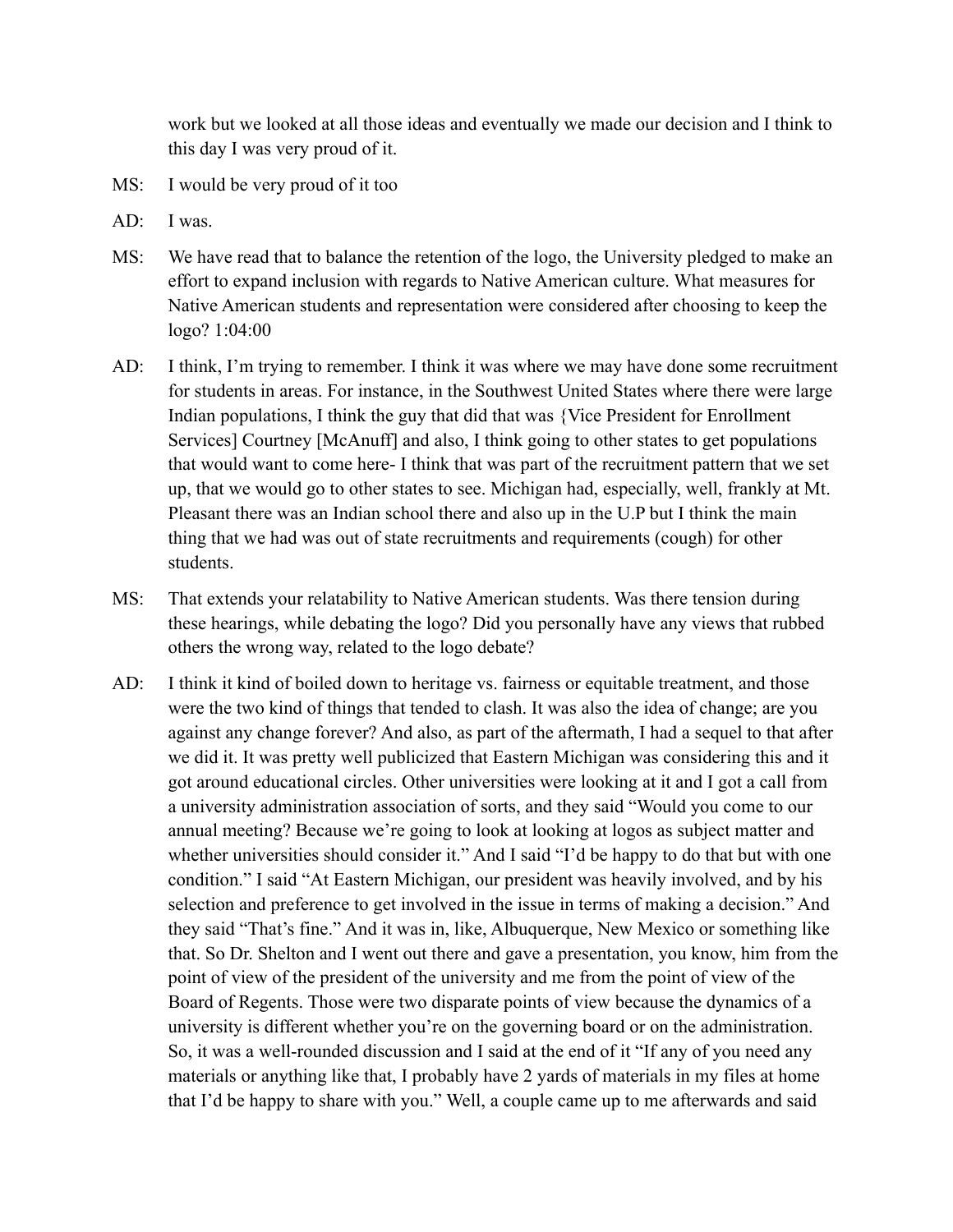"We'd like to take you up on that. Our university is considering changing its logo and dropping its Native American logo to something else." And I said "Oh where's that?" And they said "Marquette University in Milwaukee." That's my alma mater and I said bring out [unintelligble] and so I talked with them, and my university dropped it, and their university dropped their logo.

- MJ: Wow
- AD: And they came up with the Golden Eagles as their name in Milwaukee, Wisconsin. At the time, they had an incredible basketball coach by the name of Al McGuire, but that's a whole 'nother story. But it was a great experience, so I was hoisted on my own petard.
- MJ: I want to believe that you and Shelton rode your motorcycles down to Santa Fe for that meeting.
- AD: I wish we had, but Bill and I did ride to Sturgis, South Dakota, and we had an incredible time doing that.
- MJ: Can I ask real quick just to build on that? I had a thought when you were telling that story about other universities being able to learn from your experience at EMU with the logo, and I'm wondering- those other universities must have been pretty nervous about doing it. You had some wild meetings and it was a couple years-long, the whole process. Were [other universities] they ever kind of like, "We wanted to do it but then we saw what happened to EMU so we put it off for a while longer...?"
- AD: We didn't. The one I think we were watching sort of is Central and they went through a lot of angst in terms of "What should we do? Should we just drop the logo or should we change the Chippewas?" Everybody kind of looks for a compromise too, like the one about keeping the name but dropping the mascot. If they had some silly-looking warrior or something like that, but we didn't hear too much from other universities actually. The other thing was it was not forgotten for a number of years after we made the decision. We had people that wanted to resurrect it and there was controversy- a follow up about a logo from the old days that were on band uniforms or something like that. That's when Sue [Martin] was president of the university and that came up again. It kind of flared up again but it was pretty well put down I think or not as disruptive as it was before
- MS: It's good that it was put down relatively quickly.
- AD: It was. It was kind of, sort of a bait to raise the issue, but nobody took the bait.
- MS: Good that no one actually went after that one. We know that there was some time that passed between the decision to retain the logo and President Shelton's public statement. What exactly happened during this time? Why was there a wait between the decision to keep it and Shelton's statement on changing it?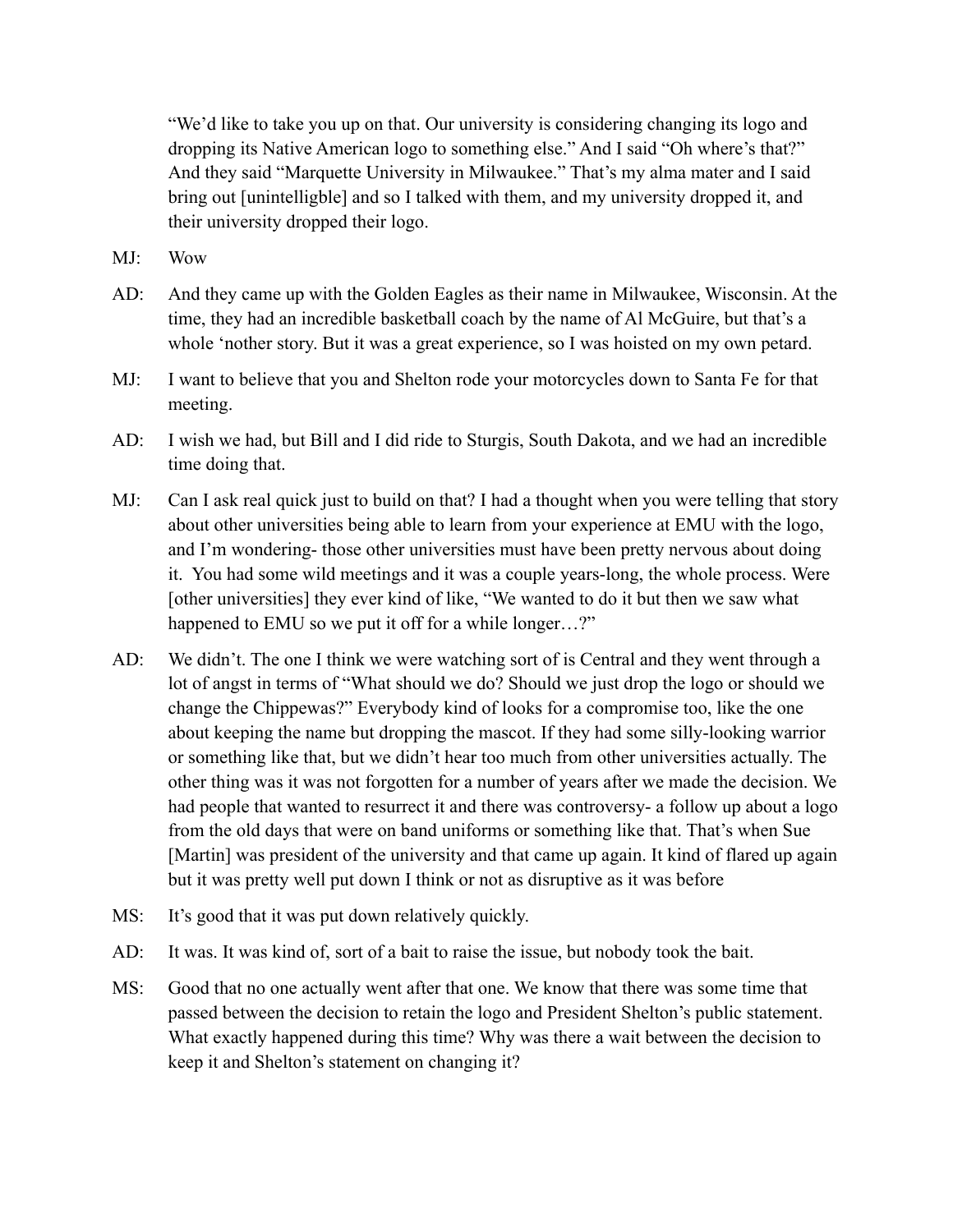- AD: Frankly, I can't remember that as being something that was important enough to remember, I just don't recall that being a big thing maybe other people saw it that way, but I certainly didn't remember that bill I thought was with the decision from the word go
- MS: What was the basis for this decision by President William Shelton?
- AD: I think Bill had a strong sense of fairness, as it motivated most of the people and that was in the face of it. The fact is when we hired Dr. Shelton, when we hired Bill Shelton, part of the reason that we hired him we needed someone [proven in fundraising] and Bill Shelton was seen as someone who was successful at fundraising before, at some of his university places, and that's what we wanted. Well, if this is why you're hired and in effect how you are evaluated, would that have affected him? It didn't matter to him. I think Bill really felt it was the right thing to do and as it turned out, even as people threatened to not contribute to the university, that didn't happen; the university did not lose. I don't think they lost anything with their funding at that time.
- MJ: I have two questions; one just came to me from [hearing] your last statement: do you think that the university didn't lose any money because maybe those people claiming to halt their donations never donated in the first place?
- AD: I think that's really possible.
- MJ: I've always wondered about that.
- AD: Me too it's a good question, of course, how do you know that you're proving a negative? But there was a lot of sound and fury.
- MJ: My other question is how well you knew Shelton before he came to EMU. But he told us how, in those board meetings with public commentary, how he was brand new- the situation started before he even arrived. So, he just got plopped into this logo controversy. He told the story about how in some of his earliest board meetings he would have to sit there with Dick Robb on one side and maybe yourself on the other side or John Burton on the other side or [Regent James] Clifton, and just take withering criticism from the public community members. You just have to sit there and take it. He said that his secret, was to try really hard not to take it personally. I'm wondering if your admiration for Shelton stemmed from those experiences at all- just having to sit there and watch a guy take this abuse.
- AD: Well, that's uh, yeah; it did it heightened my belief that we hired the right guy. That he had the guts to take it. And there would be other issues that came up like LGBT, like the rights issue that later came up, and he was strong, and he was a big boy and he had to do that. It meant to me that we made the choice of having somebody who had some guts and Bill Shelton did, that's why I liked him, I liked him- he was a friend.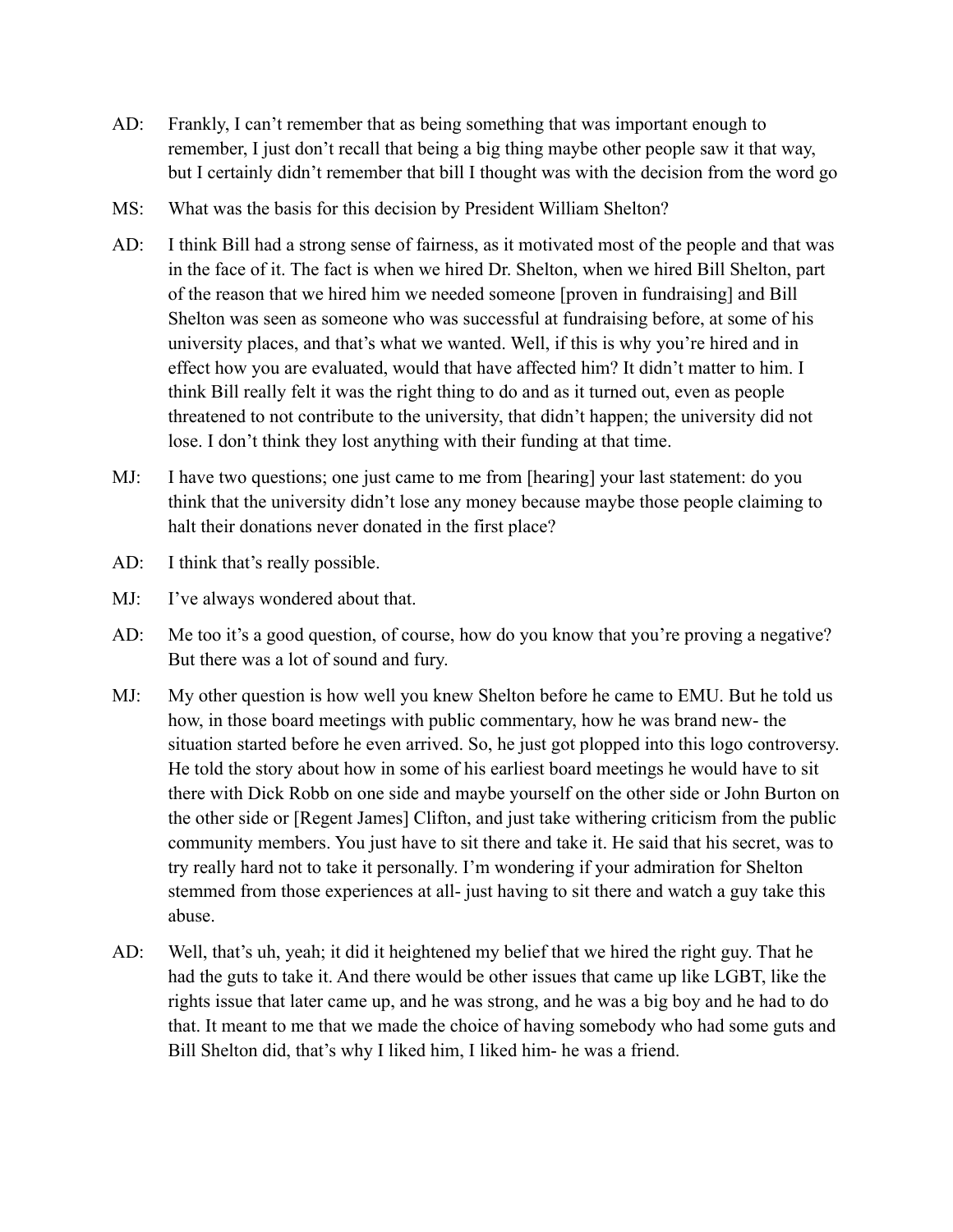- MS: Now, speaking of Bill Shelton, was Shelton's [written] address expected? Did Board members have a hand in the issuance of his public statement?
- AD: I'm sorry.
- MS: Oh, let me repeat that for you. Was Shelton's address expected, and did Board members have a hand in the issuance of his public statement?
- AD: I don't recall any direct communication. You must say, this if that's what you're saying. No, it was up to Bill. And I'm pretty sure it was up to him, but I think he knew how the Board was feeling. Part of being a successful administrator when you are there at the sufferance of a Board is to know what your Board is thinking. At some point in time, it would take a genius to figure out that the Board if anything was going towards, dropping the logo. In other words, if you were worth your salt as an administrator, you could kind of judge that, you should be able to figure out where your Board is going. I think it became obvious, the more we were getting into the issue, the more it was obvious the Regents kind of saw that they were aiming toward doing the right thing here and that the decision would probably come out and as it turned out there was only one dissenting vote.
- MS: So, with only one dissenting vote, you most certainly were on the right path. How did you think the public would react to Shelton's decision and do you think his statement could have been improved?
- AD: To drop the logo?
- MS: Yes
- AD: It wasn't Shelton's decision, it was our decision, you know what I mean?
- MS: Yeah
- AD: It was the Board's decision and Bill basically put that into effect, but it was not his decision it was, repeat, our decision.
- MJ: I think that's where some of our confusion comes in because of the way that the Board relates to the committees. One of the biggest pieces of literature that we have in our research for this is his address, his public address, that he read at a Board meeting that seemed, I think, to be a recommendation. Then the Board had the vote. Is that correct? Is that how it works? The committee did the research, the president makes a recommendation, the board makes the decision. Right?
- AD: I think the Board took information from a lot of sources. Certainly the president's recommendation would have been one of those sources, but this took, I don't know, probably a year at least of time with the Board. It took a lot of Board time because it was a very important decision. Knowing that and knowing how controversial it was, the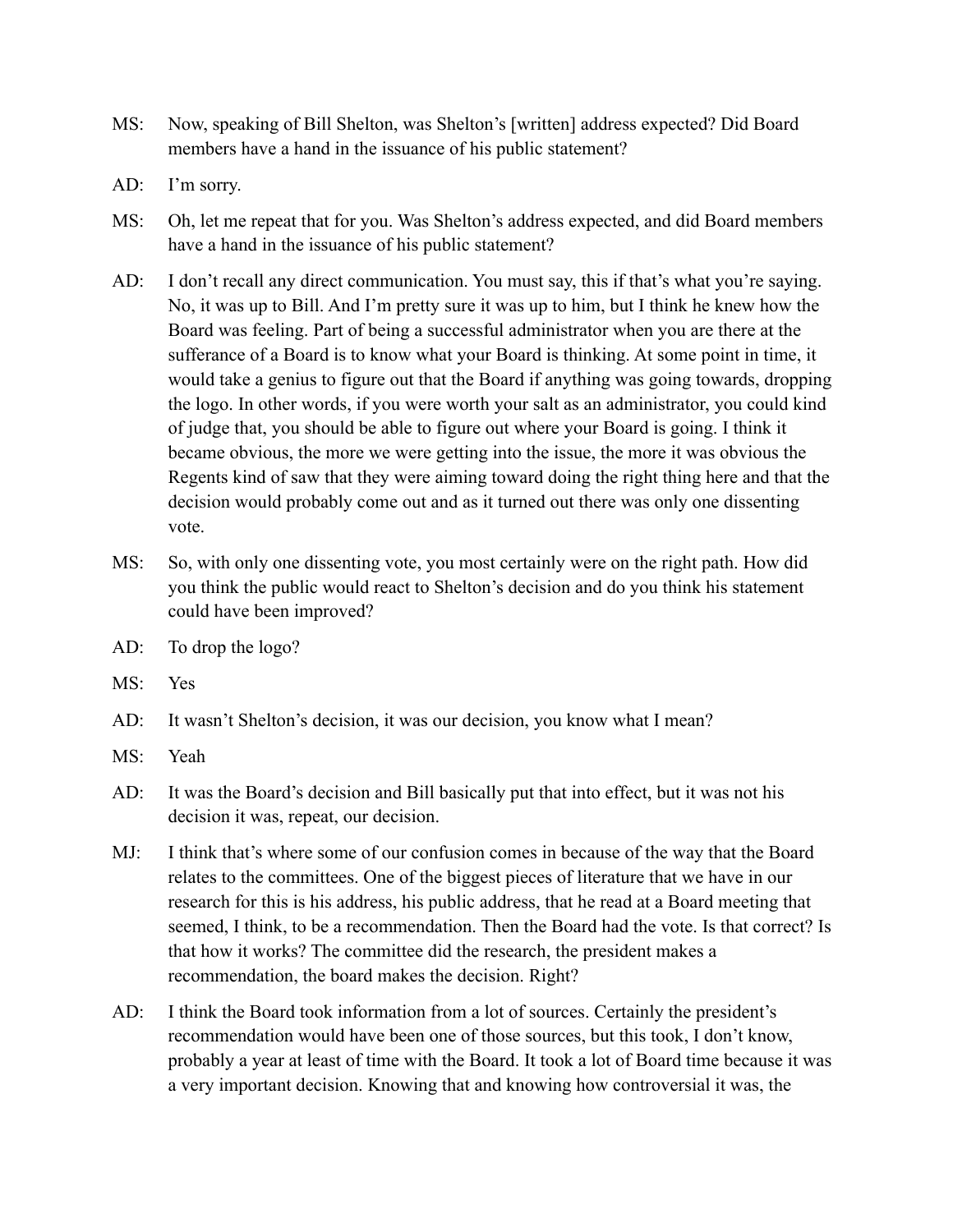Board wanted to basically get information from every source that was relevant, particularly the public, and that's what we did. But in the end, the Board owned up to it and I think his recommendation would be considered along with all the other evidence and the other views other organizations had come up. Also, my sense from particularly having been involved with the passage of the Elliott-Larsen Civil Rights Ac,t my own bent on this was very strongly in favor of civil rights, which I thought was involved, and every other Board member was deciding on the basis of their own things. But the fact is that it was almost a unanimous vote- one vote shy, and that shows you that it had a lot of support. Now would it have been the same if Bill Shelton had said "I would not recommend doing it?" I sense the vote would have been the same.

- MJ: That one vote shy of being unanimous is interesting to me because I'm wondering why? I guess that's why somebody voted no. We can take this off the record, perhaps if you'd like to, but I believe the one no was John Burton, correct?
- AD: Yeah.
- MJ: What do you think his reasons were? Was he receiving pressure from outside?
- AD: I don't know. You know, I loved John. I was his vice chair before becoming chair. We had dinner at each other's homes and everything like that and I don't know.. it was disappointing because John, he had been very much involved in the politics of Ypsilanti and he was an outspoken labor leader. He was a leader in the community and just for those reasons and the fact I really liked him as a person I was disappointed, and I never asked him about why because it would've hurt a friendship.
- MJ: What you're saying echoes a lot of what your colleagues say as well, that John Burton was an excellent human being and he was no stranger to civil rights.
- AD: No.
- MJ: Being kept out of the mayor's office for 20 years for example.
- AD: That's right. Yeah and he was just a dear man, my best friend on the Board was Dick Robb. Dick was on for twenty-five years and I was there for fourteen, a mere fourteen compared to his. But he was just a delightful guy and Dick was, for me, a measure of the community. He was very proud to be from Ypsilanti. His wife had gone to Eastern. Dick had gone to dental school; he was my dentist too and he caused me pain (laughter), but we had a Board that was friendly and all with different opinions and different backgrounds, but for them to come together on an issue like this was pretty amazing.
- MJ: Yeah, Dick Robb told us that when you asked him to chair the search committee, that he accepted thinking it would be really easy and quick, maybe he was wrong.
- AD: Really, oh yeah, he is just a delightful human being.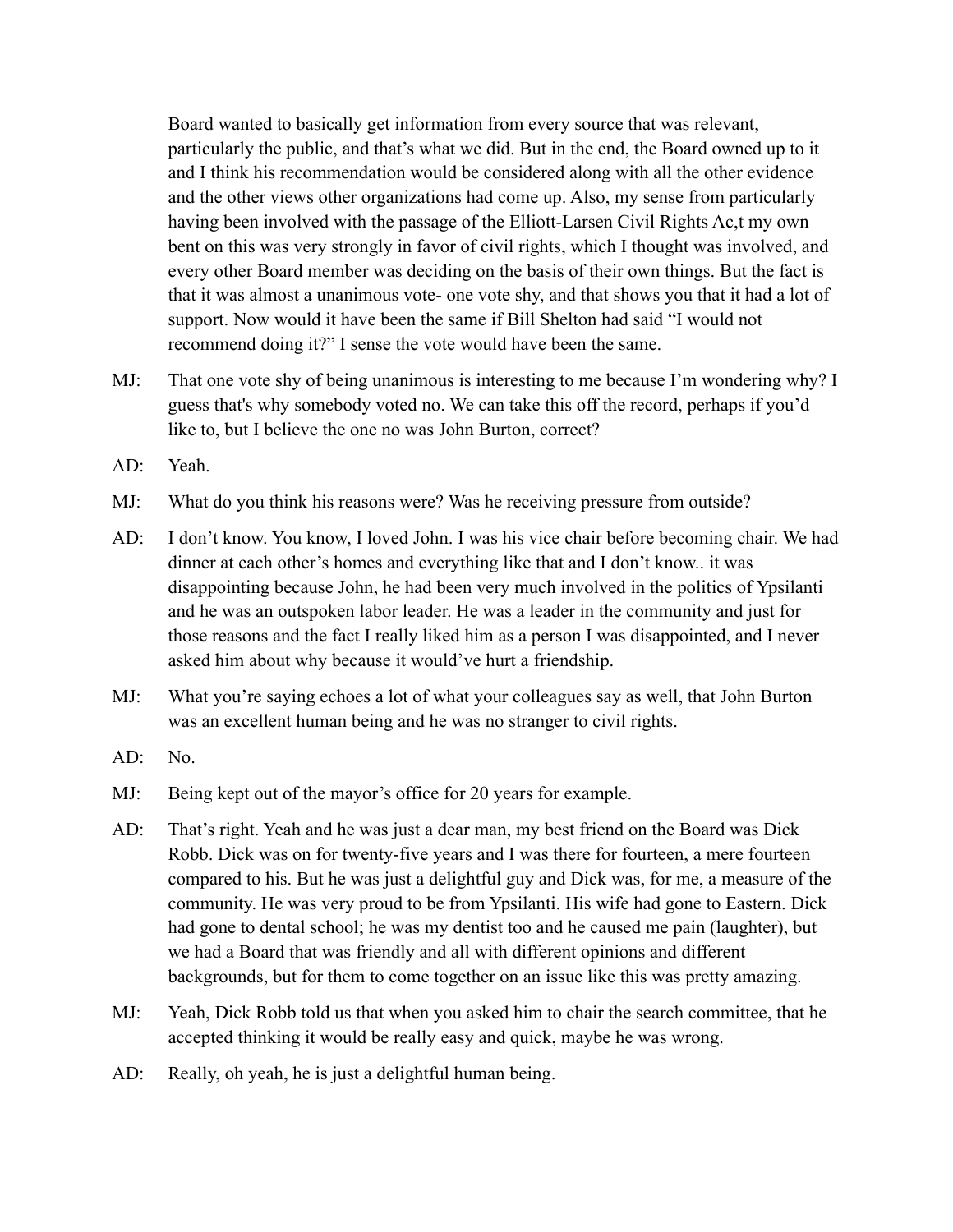- MS: Building off that statement of the search committee, my next question is, what role did you play in the logo search committee?
- AD: I'm trying to remember. I can't frankly. I know I didn't try to load it with friends or anything like that. I can't remember how that was put together and I don't remember whether, I suspect the Board had some hand in it although it may have been internally most of the administration too.
- MS: Okay, now the next question about the logos. What was your personal favorite of the suggested logos and why? Now, keeping that in mind, almost exactly 30 years on, how has the passage of time and its accompanying cultural shifts influenced your views on the logo change?
- AD: Ya know, I didn't have any strong feelings in terms of getting behind any one logo. Some people even suggested the emu as a logo.
- MS: I think that's an awesome logo.
- AD: Yeah, it would've been, or the ostrich I guess but no not ostrich.
- MJ: (laughing)
- AD: No, I think people are used to the Eagles. The only criticism I had that I recall, and it wasn't mine, it was just kind of free floating, was "Yeah, but everybody's got an eagle." I know we had research on the fact that other places had gotten the agle as the American bird and all that stuff. But ironically, then a couple years later my alma mater got the eagle, the golden eagle at Marquette I think it was. But I had no dog in that fight.
- MJ: I think that another thing that we heard from Dr. Robb was that you came down to three finalists: the Express, the Green Hornets, or the Eagles, and he [Robb] with all of his long history at EMU, he's got EMU in his blood, ya know-
- AD: Yes, he bleeds green
- MJ: He does, and he said when it came down to those three, I think he said this in a news article that I read actually, "I like 'em all." So with his long history that kinda made me think maybe this process was just going on too long and they were like "Just pick one, let's just pick one and move on." Is that how it felt a little bit?
- AD: I think it did. I think the operative fact there is the length of time. At some point in time the issue is expired and you just come up with anything. I really had no dog in that fight. I figured that was as good as anything and I think there was some student input into there too, that the committee opened it up to suggestions, and that was good, but there was no reason not to like it and it was neutral in the sense that it wasn't likely an object of a civil rights fight down the line, and it was a good choice. I think, now, looking back as Mike was saying, thirty years later, I think it was a good choice.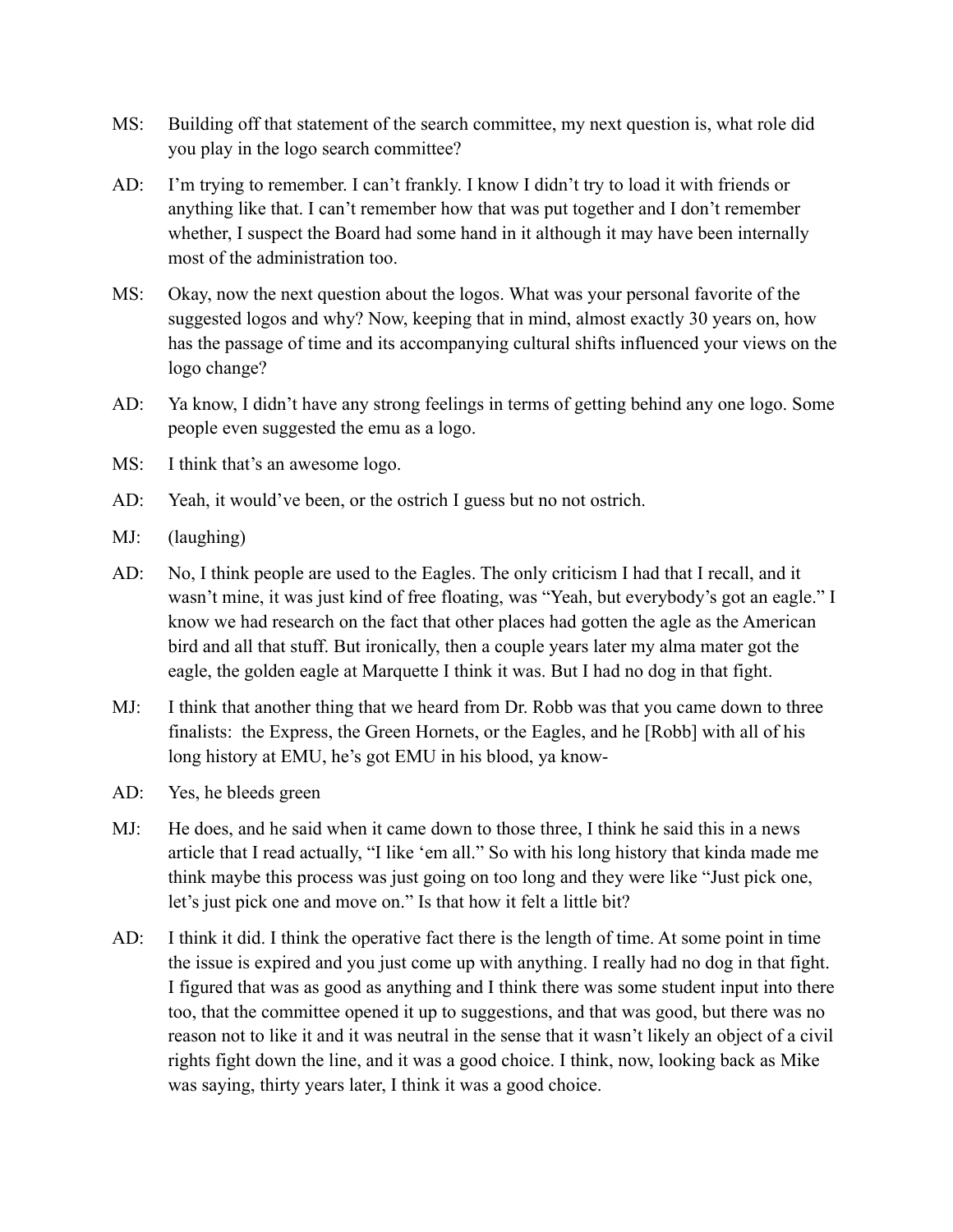- MJ: Yeah, when I think about the people you had in that room, well especially in that search committee, you have [Regent Dick] Robb, you have [Assistant Vice President of Student Life] Glenna Frank Miller, [Director of Recreation and Intramurals] Bob England-
- AD: Great people
- MJ: [Vice President for Student Affairs] Larry Smith, I think, was in there too. You have a lot of people that have a lot of stuff to do, so maybe, yes just let's move on because everyone's pushing forward. We just interviewed Glenna Frank Miller yesterday-
- AD: Oh, I love her.
- MJ: She loves you too and she said to tell you that.
- AD: Oh yeah she is wonderful. I worked with her awhile. I chaired the Student Affairs Committee and I worked with her a tremendous amount and she was wonderful. Bob England and I used to work out over at the Rec Center, the Rec/IM Center with Courtney McAnuff; we used to play racquetball over there and swim, and I got to know Bob through that. We just had some great administrators at the time. For us Regents, we were there- we went to the meetings we did our homework hopefully but for the administrators, they lived there. That was their life and decisions like this they had to live with every day. They were going to be taking the grief or the praise for it but people had strong ideas; they were the ones that would have to implement it and take the grief. We walked away from the meetings- they stayed and implemented it so their experience was very important.
- MJ: That's a good insight because when we were talking to Larry Smith about the logo change, he was very philosophical and just speaking in this rarified air of the administrators but then when we talk to Glenna or [Director of Student Engagement] Greg Peoples-
- AD: Oh yeah.
- MJ: They're the face of that vision.
- AD: Yes
- MJ: On the ground and that's got to be a tough job.
- AD: It was, and Greg was just great and Glenna Frank Miller, she was just wonderful, and they were the ones that lived with it and I think too probably saw more than we did the effect on the Native American students there. They were the ones down where the rubber meets the road- administrators that would see kids that were either suffering or suffering silently because of hurts that we could do something about. I can just imagine how it would feel. Now, I'm left-handed; people don't like left handers but it's a lot different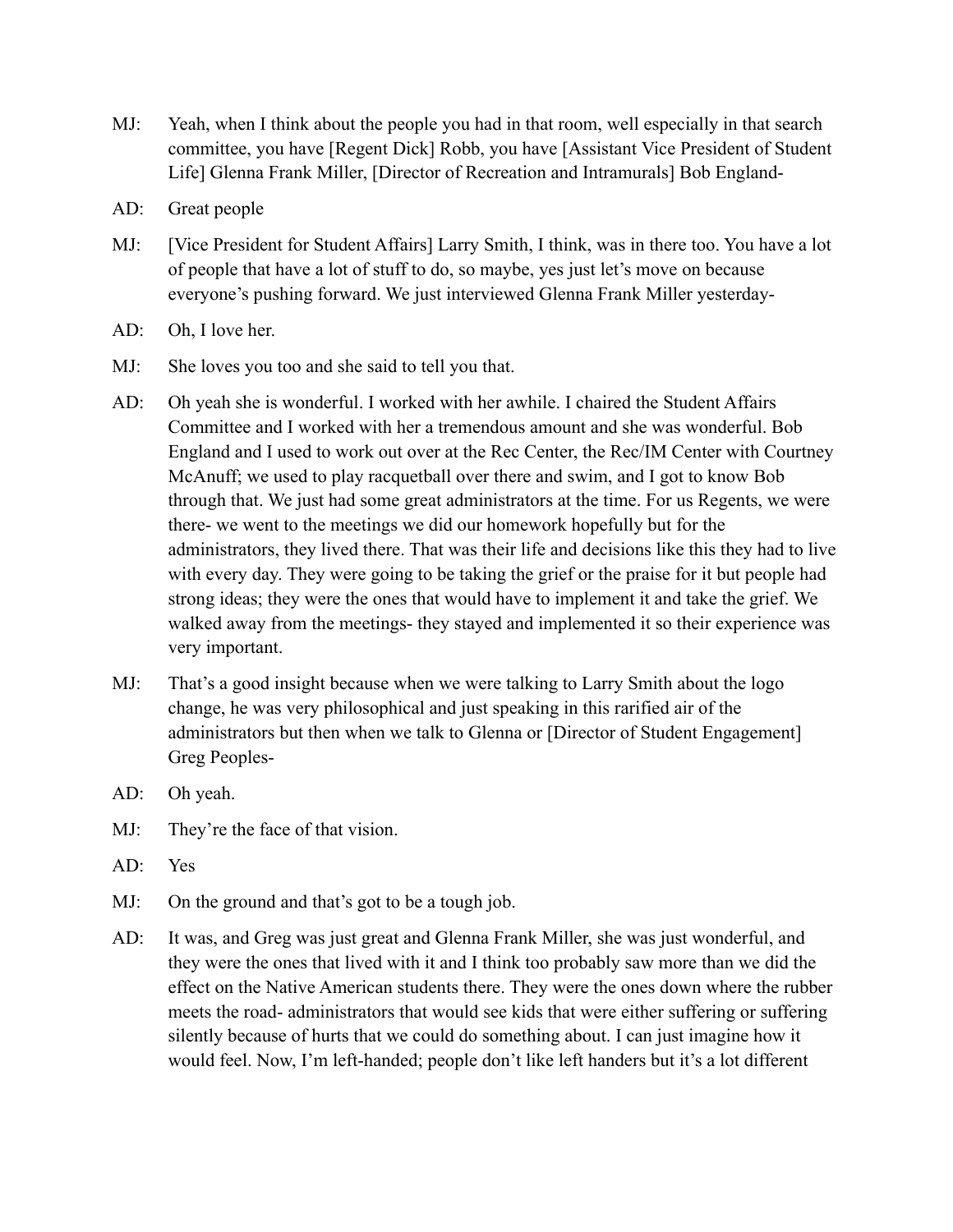than being something you can't learn to be right-handed from. If people were hurting and we could do something about it, we should've and we did.

- MJ: You mentioned Courtney McAnuff and I have to just add this to the record. I spoke to him a couple years ago about his time at EMU and he told me one of the funniest stories from the logo change. I mean, we both were laughing our way through the story about hatching the new mascot, Swoop, out of an egg at a basketball game.
- AD: Oh god.
- MJ: And it just going completely awry, like, apparently the student that was supposed to be in the egg got very intoxicated because he was so nervous and couldn't put his costume on. But, just so many people you've mentioned I've talked to it's nice to hear you speak about some of them.
- AD: I love those people. Courtney and I used to have this regular racquetball game and we got to know eachother pretty well and we had a lot of fun. There were others too, but he and Glenna Frank Miller were very special people and when we were doing the new library, I'm trying to remember the guy that was the chief librarian there-
- MJ: [Edward J.] McCormick was here.
- $AD: No...$
- MJ: I don't know if he was a librarian though.
- AD: That was controversial in the sense that there was a battle going on in terms of what would be the next big university project and some people wanted a convocation center. But we wanted, some of us, wanted a library because our library sucked. It's not adequate; we could not get a Phi Beta Kappa chapter at Eastern in part because our library facility was so bad. Morrell Boone, that was his name, and we really pushed for it. But in the background, people were there. Well, it was a question of what comes first for a university. I thought a library epitomizes a university and we got it and it was a roaring success and later on they got a convocation center which was great and then we got the President of the United States Bill Clinton to come in and give a commencement speech and we all got to meet him, the Regents did, and it was a thrill. You've got to work with administrators and we were the governance board but they were the people that lived the university more than we did and you had to appreciate that. That whatever decision you made, they would be paying a price for it.
- MJ: Yeah
- AD: In terms of effort or in terms of whether or not they agreed with it, and that was a great experience, but I love Courtney and he went to Rutgers, I think he's still there.
- MJ: He still is.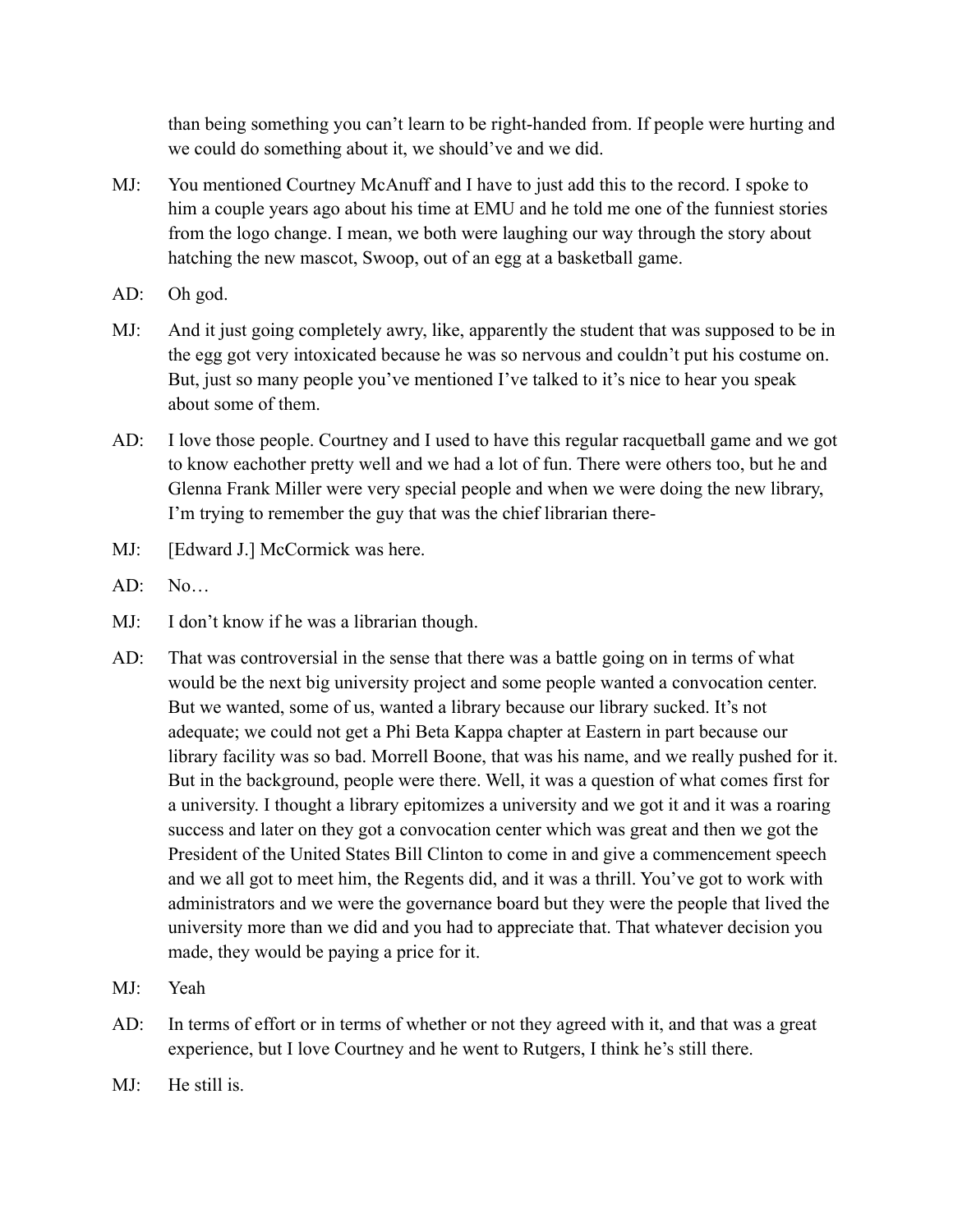- AD: Yeah, but he was a real delight to work with. I was there at a good time where we had a Board that didn't always agree either. It was pretty contentious at times, but they really had the university's wellbeing uppermost in their minds. It was good to see that, especially on controversial issues like that. But the fact that we had a very strong vote there really says it. It said it was a strong feeling and likewise with later on when we dealt with the rights of the LGBT group it was again. I think there was one vote was an abstention on that issue. And those were controversial matters that were current at other universities too and we did it
- MJ: It was interesting when we were talking to Glenna because she was saying she went through all of the civil rights reasons for the logo change, she went through the procedural recollections of the meetings, and she went through the importance of inclusion, and then lastly, she said "Plus, we just had to get some logos on t shirts!" That was a good example of boots on the ground, and what do they have to do.
- AD: Yeah, come on, they did and you had to appreciate all that went into that. We made a decision and we went away. We used to get calls here like I mentioned previously around two in the morning when the bars closed and the people that were "Hurons Forever" would call me at home here and call me everything but the son of god. My wife took a lot of it, but it was an interesting time. When you're in public life like that, even though it was kinda voluntary, be prepared, you know, because not everybody will love you.
- MJ: Thank you. That was a great answer.
- MS: Okay, down to the final couple questions>
- AD: A-okay Michael
- MS: Since you're speaking of the public, the next question is: what responsibility to the greater community does a university have in addressing social change and social justice?
- AD: I think that universities should be leaders for social justice, particularly being a forum for diverse ideas and there's a reason the First Amendment includes freedom of speech. Universities should be open to disparate beliefs, for instance the logo issue: we had a duty as a university to look at all sides of those issues and also to enhance, and I think this is where universities come in, respect for differing ideas. The logo issue was a very interesting aspect of that and that wasn't all intellectual ideas- they were heartfelt, personal beliefs and a university should be a leader in that but also in training or giving people the opportunity to realize their potential. Their potential also for seeing both sides of issues. As a lawyer, when I used to do courtroom work, you had to anticipate the other side, the arguments that would be made against you or your position and appreciate them and not to demean people who differed from you. I think that's where universities… I think Eastern is pretty good at that especially that it's in an area with strong feelings in regard to labor unions, strong feelings with regard to health and safety, environmental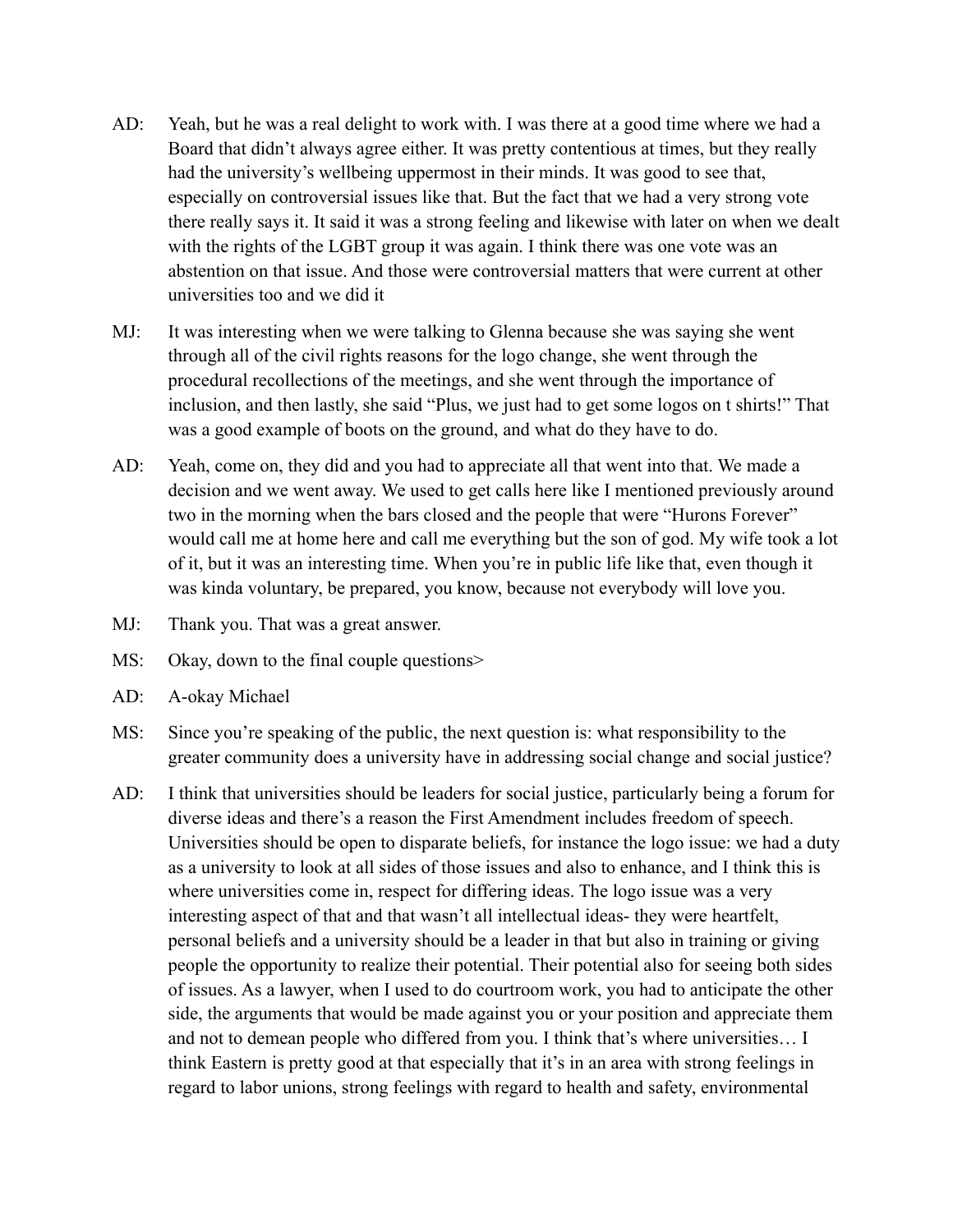concerns and all that. Eastern should have a leadership role in that. Also the idea, and it's still relevant I think, for Eastern to be an opportunity university. That, to me, is very important. My two brothers and one sister went to Central [Michigan University], and I forgive them for that (laughing), but we had within our own family a variety of different experiences in universities and that's a good thing and likewise for Eastern. I think they have to promote freethinking, free thought, the exchange of ideas and also to teach respect for those that differ from you. The logo issue really brought that to the fore. Where I did not want to disparage, and I tried not to ever disparage the people that disagreed with that issue because what does that do? They had histories there, they had reasons for their point of view, and you don't demean them or make it ad hominem just because you arrive at different places, or what do we build first? Do we build a convocation center, or do we build a library first? Different ideas, people on different sides that I respect both their views on something like that, and that's where a university comes in. You're never going to have an idea where- ideas are free floating where you have choices to make like a university and that's what I got when I was at Marquette, and certainly at law school here at Michigan and later on at Harvard, They all gave you a panoply of ideas to choose from but you also had to learn to respect other people's notions of it and that's where Eastern especially, with its variety of backgrounds of people, can be a leader.

- MS: That is very true, your discussion of the interactions between a community and a university at large taps into every university I've been to- they are locations of deeper thinking and integration of those thoughts.
- AD: Oh yeah, absolutely.
- MS: Second to last question, is there anything else you'd like to say for the record
- AD: One of the institutions at Eastern that I really got to cherish was WEMU. I have to say that in my experience both as a Regent and then afterwards, it was one of the jewels of the campus and they were hardworking wonderful people that did the university just a great service by what they do. and [Station Manager] Molly Motherwell, especially, was somebody who devoted her whole professional career to that, and it reflects well on Eastern. But it's a public service too, and it's a well-known public service, it's news coverage and things like that. Also, I hope that as time goes on it will always be a university of choice for people who are first time college students in their family. I think that's a very important thing because not everyone was "born on third base and thinking they hit a home run," as the old expression goes. But there are a lot of people who have to get to first and second base first and if you can provide that opportunity, it's critically important, so go green!
- MS: Alrighty, Last question. Is there anyone else you think we should talk to?